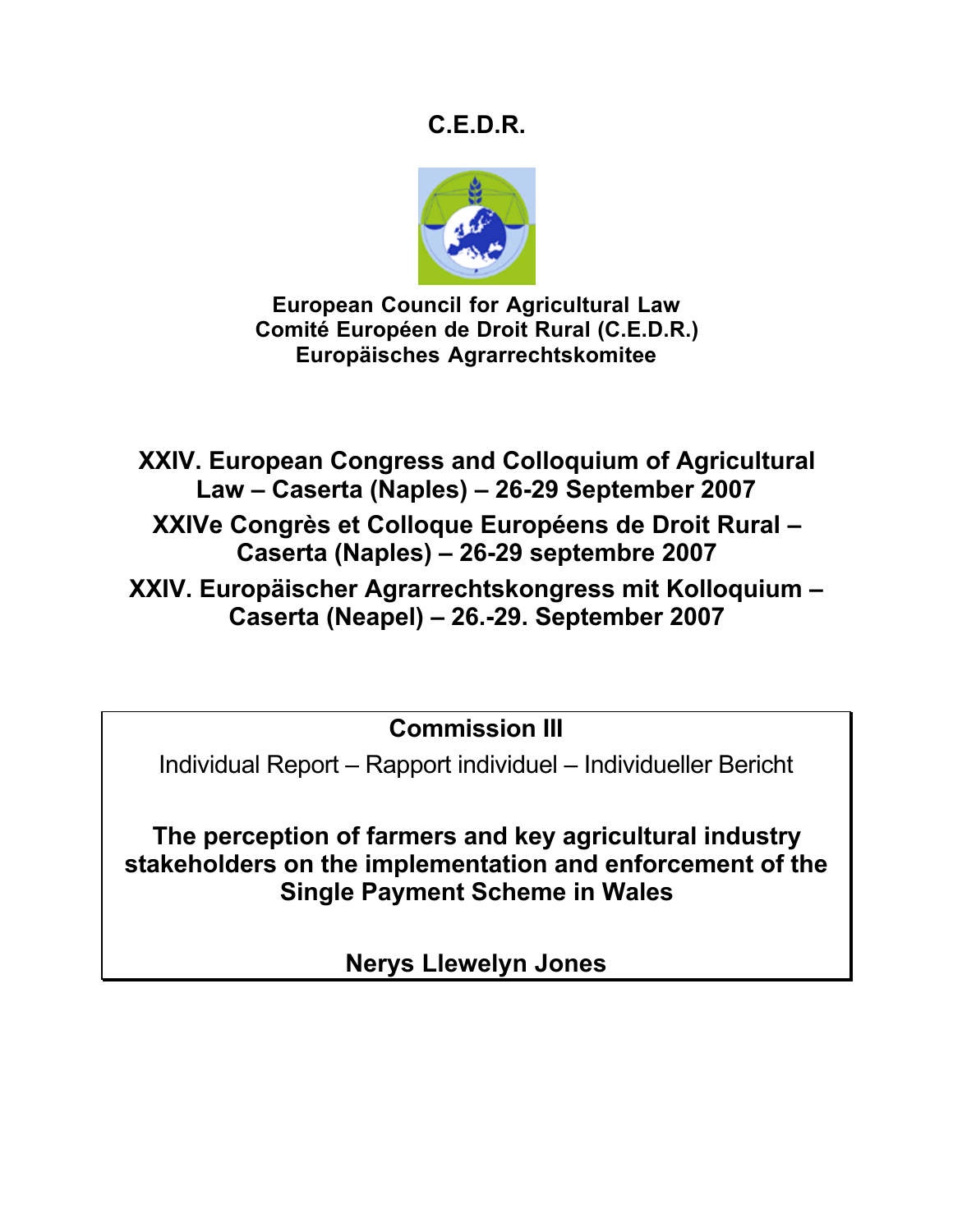#### **Nerys Llewelyn Jones Trainee Solicitor John Collins & Partners LLP**

#### **CEDR Commission III**

#### **Title: The perception of farmers and key agricultural industry stakeholders on the implementation and enforcement of the Single Payment Scheme in Wales**

#### **1. Background**

#### **1.1. Single Payment Scheme (SPS)**

In the UK, implementation of the Mid Term Review reforms has taken place at a regional level with each of the regions, England, Scotland, Wales and Northern Ireland adopting difference approaches. This paper concentrates on the implementation and enforcement of the SPS in the regional area of Wales.

In Wales, the SPS came into force on  $1<sup>st</sup>$  January 2005. The window for making payments was 1<sup>st</sup> December 2005-30<sup>th</sup> June 2006 and in Wales, farmers received the majority of their first payment under the SPS by the first possible date allowed by the European Commission to do so.

Wales has based its Single Payment Scheme on an historic basis, with the future decoupled subsidies dependent on what each farmer received in the 2000-2002 reference period. The reason for this decision seems to be that the alternative systems available would have involved a greater redistribution of current financial support in Wales, and that any model which would have involved an area element would not have served the best interests of Welsh agriculture which is predominantly characterised by its small Welsh family farms. Devolution has therefore allowed the Welsh Assembly Government (WAG) to adopt a SPS which is more appropriate to Welsh agriculture.

Any farmer who received a subsidy from the following schemes in those three years could claim the SPS, subject to other requirements. The schemes which applied to this calculation were the Arable Area Payment Scheme (AAPS); Beef Special Premium Scheme (BSP); Extensification Payments Scheme (EPS); Integrated Administration and Control System (IACS); Sheep Annual Premium Scheme (SAPS); Slaughter Premium Scheme (SPS) and Suckler Cow Premium scheme (SCPS). The dairy premium was incorporated within the SPS in Wales and for dairy farmers who claimed dairy premium and additional payments in 2005, the reference date for these was  $31<sup>st</sup>$ March 2005.

In order to claim payment under the SPS, a claimant had to be a farmer who exercises an agricultural activity and that farmer had to have at his disposal for at least a ten-month<sup>1</sup> period, land which supported that claim.

In 2005, farmers were required to have land which supported their claim for entitlements at their disposal for a single period of ten months. However, in 2006, farmers are now able to have two separate ten-month periods for the land supporting their claim. This aims to aid farmers who have numerous short-term lets. The two start dates must begin between 1<sup>st</sup> October and 30<sup>th</sup> April in

 $\frac{1}{1}$ <sup>1</sup>Commission Regulation (EC) 795/2004 laying down detailed rules for the implementation of the single payment scheme provided for in Council Regulation (EC) No 1782/2003 establishing common rules for direct support schemes under the common agricultural policy and establishing certain support schemes for farmers OJ 2004 L141/1 Article 24(2); Welsh Statutory Instrument No. 360/2005 The Common Agricultural Policy Single Payment and Support Schemes (Wales) Regulations 2005 at Section 6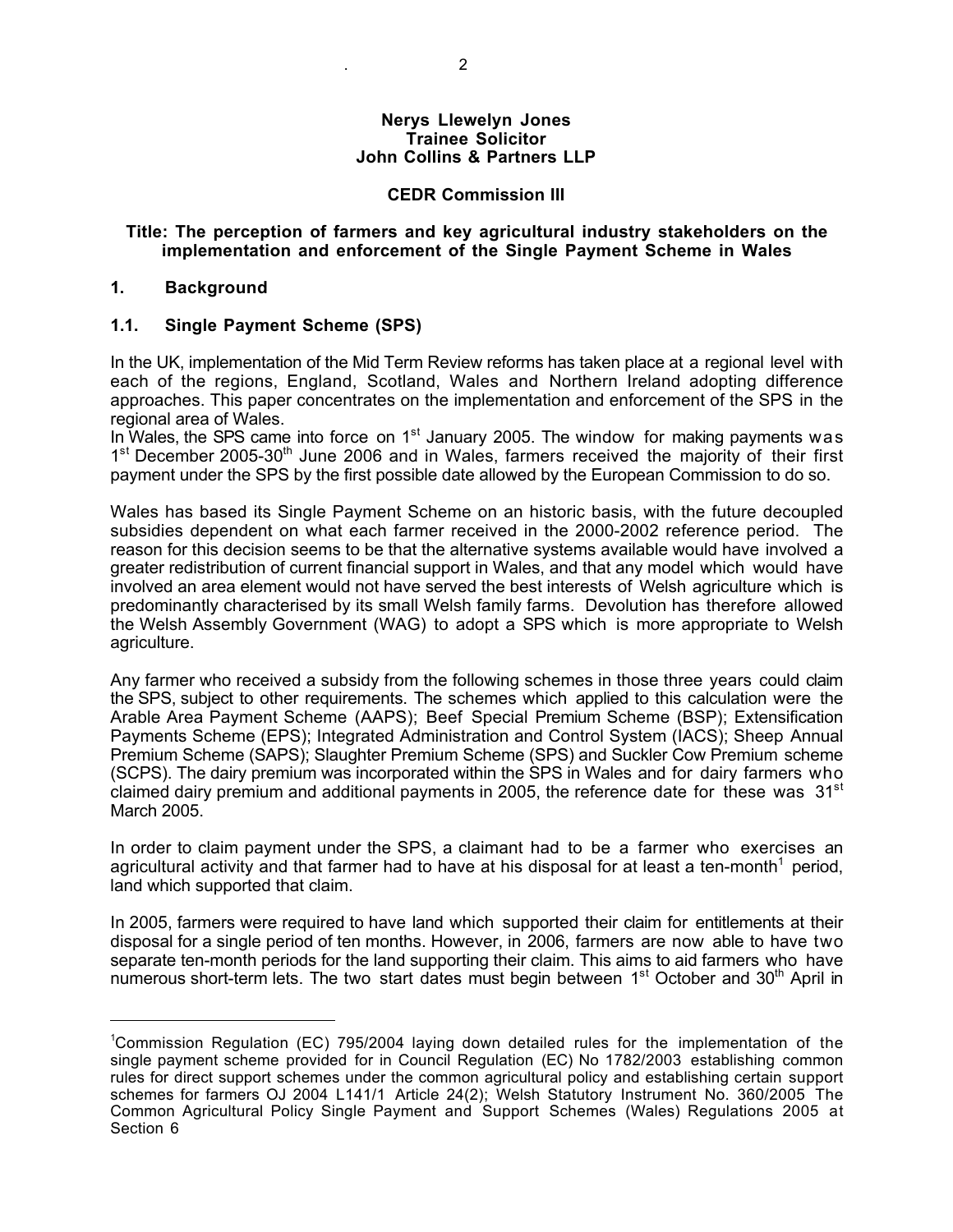any given year. The minimum size of holding that could claim the SPS was set out in the Common Agricultural Policy Single Payment and Support Schemes (Wales) Regulations 2005.<sup>2</sup>

Some issues have arisen in relation to the definition of 'at the farmer's disposal' because although it is obvious when the farmer is the owner or has a lease, it may not be so clear when there are multiple users who has the land at their disposal. The terms of any sub-letting or contractual agreements need to be clear as to who has the land at their disposal, who can claim the entitlement and therefore has responsibility for satisfying the cross compliance conditions. Farmers in this regard often ignore the need for legal measures and agreements and although lawyers have begun to address these issues in new agreements, several old agreements exist which do not consider the requirements of the SPS.

It is still possible to tack<sup>3</sup> within the ten-month rule but both farmers involved must come to an agreement about the conditions attached to that tack. In order to determine what is meant by at the farmer's disposal or control under the Single Payment Scheme the following factors are considered; how long the farmer is able to use the land subject to the rules on the transfer of land on the entire holdings, who is carrying out an agricultural activity or keeping the land in good agricultural and environmental, the terms of any agreement between the farmers and finally who has disposal/control over the use of the land and access to it so as to ensure that it is put only to eligible uses. Such factors are not to be regarded as an exhaustive list, however they can be taken into account when establishing whether a farmer has land at their disposal for a ten-month period. It is important to consider that farmers must also be able to prove that they have land at their disposal or control through their practices on the land and not just through an agreement. If the land is not in fact at their disposal in the ten-month period, they will not meet one of the key conditions for the Single Payment Scheme and the WAG may refuse payment.

The national reserve is the fund of money available to be distributed to farmers who had no historic entitlements during the reference period. This reserve was achieved by taking up to three per cent of the total money available in Wales for SPS entitlements in 2005. In 2006, and future years, money for the national reserve has come from unclaimed entitlements, which inevitably means that less money has been available from 2006 onwards for allocation of entitlements from the national reserve.

During the first year of implementation of the SPS some farmers were eligible to apply to the National Reserve for SPS entitlements. In Wales, those who had an automatic right to apply were farmers who developed their farm between 2000 and 2004, had taken on additional land subject to specified circumstances, were participating in national agri-environment schemes, were engaged in dairying in specified circumstances and are now new entrants<sup>4</sup>

Although provisions were put in place under the National Reserve for new entrants to be eligible to apply for entitlements it is difficult to analyse whether or not these have succeeded in preventing young farmers from being disadvantaged by the historical basis of the SPS introduced in Wales. No scheme or financial aid exists at present which provides new entrants with financial support to purchase entitlements and given the high capital costs in buying entitlements in addition to renting or buying land it makes it virtually impossible for new entrants to start farming in Wales since 2005.

<sup>&</sup>lt;sup>2</sup> Welsh Statutory Instrument 2005 Number 360 provides details of the minimum size of holding under section 5 and states that for the purposes of Article 12 (6) of Regulation 795/2004 the minimum size of a holding for which the establishment of an entitlement may be requested is 0.3 hectares.

 $3$  The colloquial term for grazing for short periods of time

<sup>4</sup> Only for 2005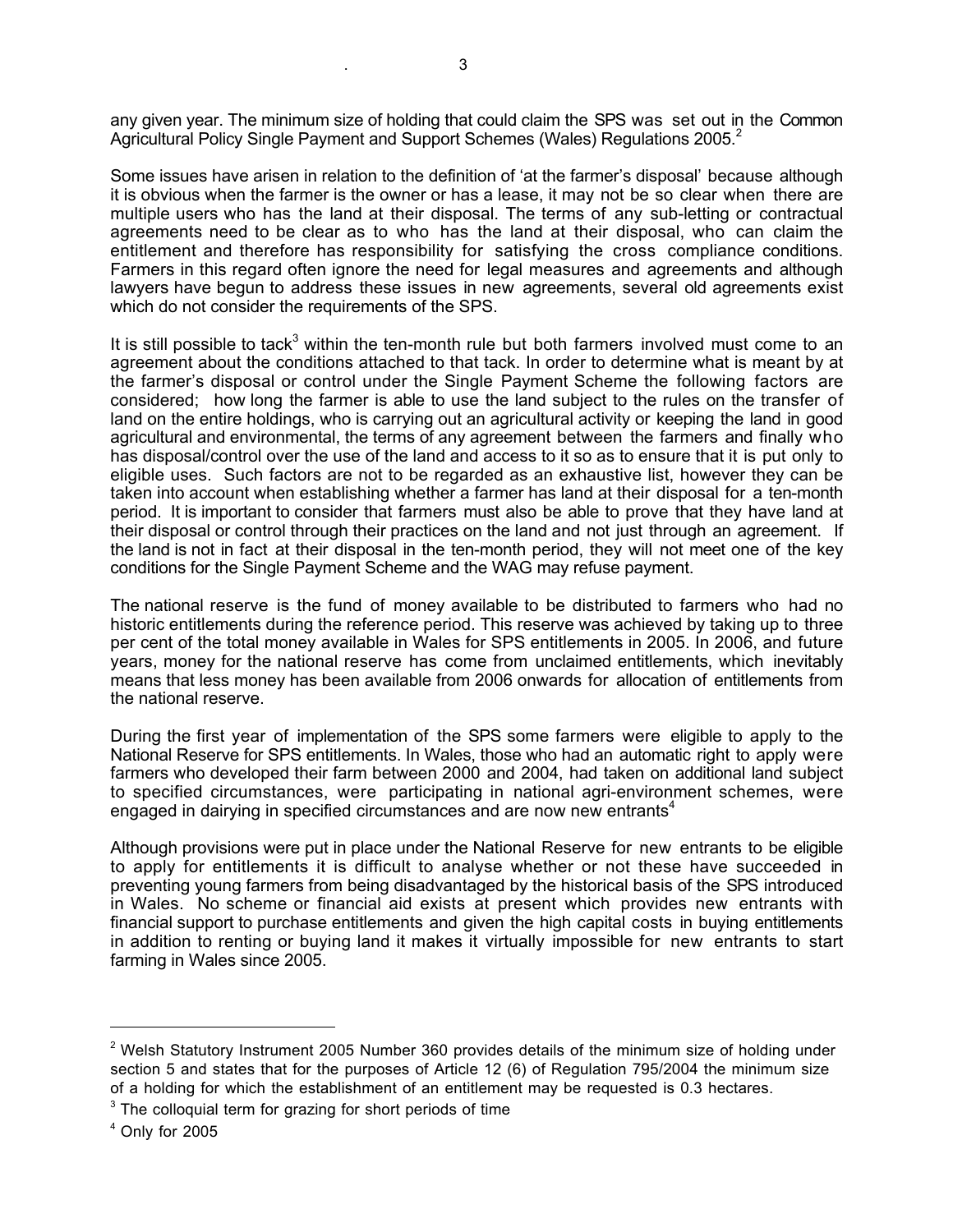Any entitlements awarded from the National Reserve can only be used in Wales, cannot be transferred or leased for five years and must be used every year for the five years otherwise they will be lost. After the five years Reserve entitlements become standard SPS entitlements.

### **1.2. Cross compliance**

 $\overline{a}$ 

One of the major changes following the implementation of the Single Payment Scheme is that farmers are required to adhere to cross compliance. Cross compliance is a legal requirement contained in Council Regulation 1782/2003.<sup>5</sup> Secondary legislation has been implemented in Wales to provide detailed provisions of what is required to achieve cross compliance in Wales. There are three aspects to cross compliance:

- Requirements concerning permanent pasture;
- Statutory Management Requirements (SMRs):
- The requirement that land must be maintained in Good Agricultural and Environmental Condition (GAEC)

The Statutory Management Requirements (SMR's) were required by farmers before the SPS came in to force in the form of European Regulations and Directives. These have been integrated within the cross compliance requirements of the SPS. They relate to the environment, public, plant and animal health and animal welfare. These existing obligations now carry a higher sanction/penalty for not adhering to their requirements given that farmers can lose their payment under the SPS for not implementing them.

Farmers are required to keep their land in Good Agricultural and Environmental Condition (GAEC). These are regulations that are designed specifically for Wales, under a framework prescribed by the EU. The main GAEC aspects are: soils, soil erosion, soil organic matter, soil structure, overgrazing, under-grazing, supplementary feeding, boundaries, historical features, permanent pasture, heather and grass burning, environmental impact assessment, and tree felling and preservation. Given that the GAECs are the aspect of cross compliance which differs from Member State to Member State, outlined below is the main contents of these conditions.

GAEC A1 relates to the soil and specifically to soil erosion. It requires farmers to ensure that the soil management assessment checklist that they must complete is reviewed annually. Farmers should carry out checks to ensure that soil run-off onto roads and highways is kept to a minimum, and to ensure that heavy trampling, rutting or poaching associated with unsuitable supplementary feeding is kept in a reasonable condition.

Soil organic matter is covered by GAEC A2 which advises that ploughing should not be carried out too deep, and that regular amounts of farmyard manure are put on fields.

GAEC A3 refers to soil structure. The main requirement is to not carry out cultivations where surface water is present on the ground or the ground is waterlogged, and to select outdoor feeding sets carefully and be prepared to regularly rotate them. Soil structure can also be kept in a good condition by avoiding feeding areas which can become heavily poached and using low pressure tyres or dual wheels where necessary on farm machinery.

<sup>&</sup>lt;sup>5</sup>Council Regulation (EC) 1782/2003 establishing common rules for direct support schemes under the common agricultural policy and establishing certain support schemes for farmers and amending Regulations (EEC) No 2019/93, (EC) No 1452/2001, (EC) No 1453/2001, (EC) No 1454/2001, (EC) No 1868/94, (EC) No 1251/1999, (EC) No 1254/1999, (EC) No 1673/2000, (EEC) No2358/71 and (EC) No 2529/2001 OJ 2003 L270/1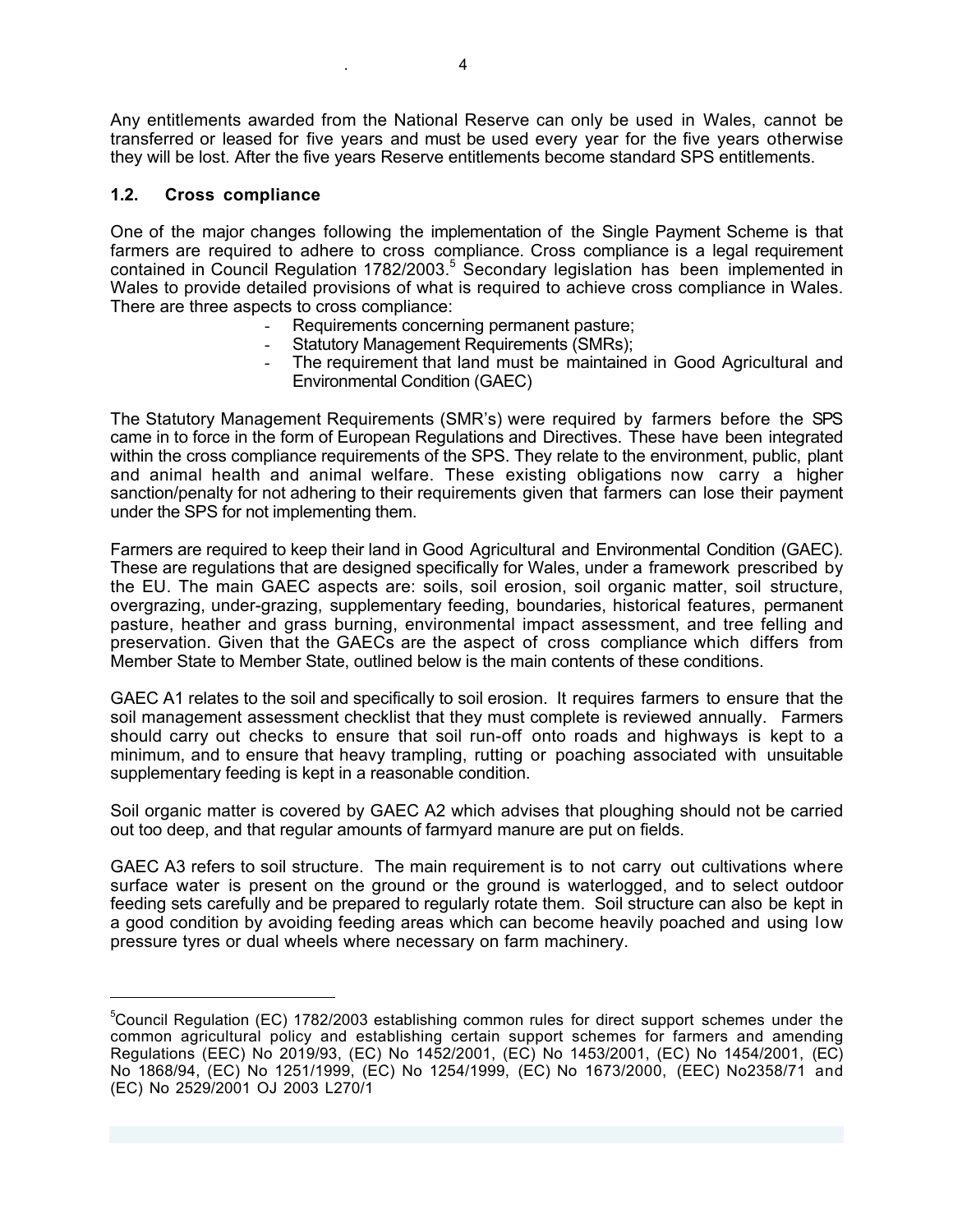Overgrazing is dealt with by GAEC B, and applies to semi-natural vegetation, woodland, moorland, rough grazing, heathland, species rich grassland, traditional meadows, mire, bogs, swamps and wet, marshy grasslands. Farmers are required to avoid overstocking and avoid localised overgrazing. It is suggested this can be avoided by regular shepherding on open hills.

GAEC C relates to under-grazing, and the main requirement of this GAEC is to not abandon land and to manage land by grazing or by cutting or to remove cut vegetation and to not burn that vegetation in situ. The control of injurious weeds should also be carried out. Furthermore, reasonable steps should be taken to prevent the spread of rhododendron, giant hogweed, Japanese knotweed, and Himalayan balsam. It is also important and a requirement that the land is not used for non-farm vehicular use.

Supplementary feeding is referred to in GAEC D, and is a traditional part of upland stock management and provides essential food at certain times of the year to stock in those areas. However, supplementary feeding must be provided in a way which does not lead to the poaching of soil or vegetation, and to avoid this, feed locations should be moved on a regular basis and areas where sensitive vegetation is growing should be avoided for this purpose. Feeders should be located at least 10 metres from any watercourse and surplus feed left on the ground to rot should be removed. It is suggested that loose hay should be used rather than silage; however, this is, although advised, a difficult requirement for farmers to carry out in practice, given that hay is more expensive than silage, if to be bought in, and furthermore, the production of hay in the summer months is more difficult and depends on the areas of land which are farmed.

GAEC E relates to boundaries, in particular field boundaries, which are viewed as a valuable shelter for stock, nesting cover for birds, and a variety of habitats and food for wildlife. The main requirements are that stonewalls, stone-faced banks, hedges, and earth banks are retained, and that consent is required from the local authority under the Hedgerow Regulations to remove any hedges. Existing gaps in a hedge cannot be widened to more than 10 metres to enable machinery or animal access. Furthermore, hedges cannot be trimmed between the  $1<sup>st</sup>$  of March and the  $31<sup>st</sup>$  of August, unless the hedgerow overhangs a public highway and/or footpath and is causing unnecessary obstruction, the hedgerow is dead, diseased or damaged, there is a danger that overhanging electricity or phone lines could be obstructed or damaged, or there has been an Enforcement Notice issued by the County Council under the Highways Act 1980 Section 154. However, these exceptions can only be carried out if the farmers meet the obligations under the Protection of Wild Birds under the Wildlife and Countryside Act 1981 and also under SMR 7.

GAEC F refers to historical features and requires that farmers do not cause any damage to historic features contained on their land. Farmers should also prevent any growth of vegetation which might obscure or disturb remains below ground and should prevent the trampling and erosion of monuments. They should not be damaged by vehicles or by materials and rubbish.

Permanent pasture is covered by GAEC G. Permanent pasture is defined as grassland that has been established for more than five years, and fields that are regularly improved and classed as grazing, pasture or fodder grassland should be maintained as such in order to achieve this requirement.

GAEC H refers to the heather and grass burning code and requires farmers to complete all burning within the permitted period in order to avoid damage to nesting birds and also to comply with the national legal requirements and restrictions, together with local bylaws. A programme should be drawn up of essential burning on a sound rotational basis, and natural boundaries should be chosen wherever possible to prevent the spread of fires.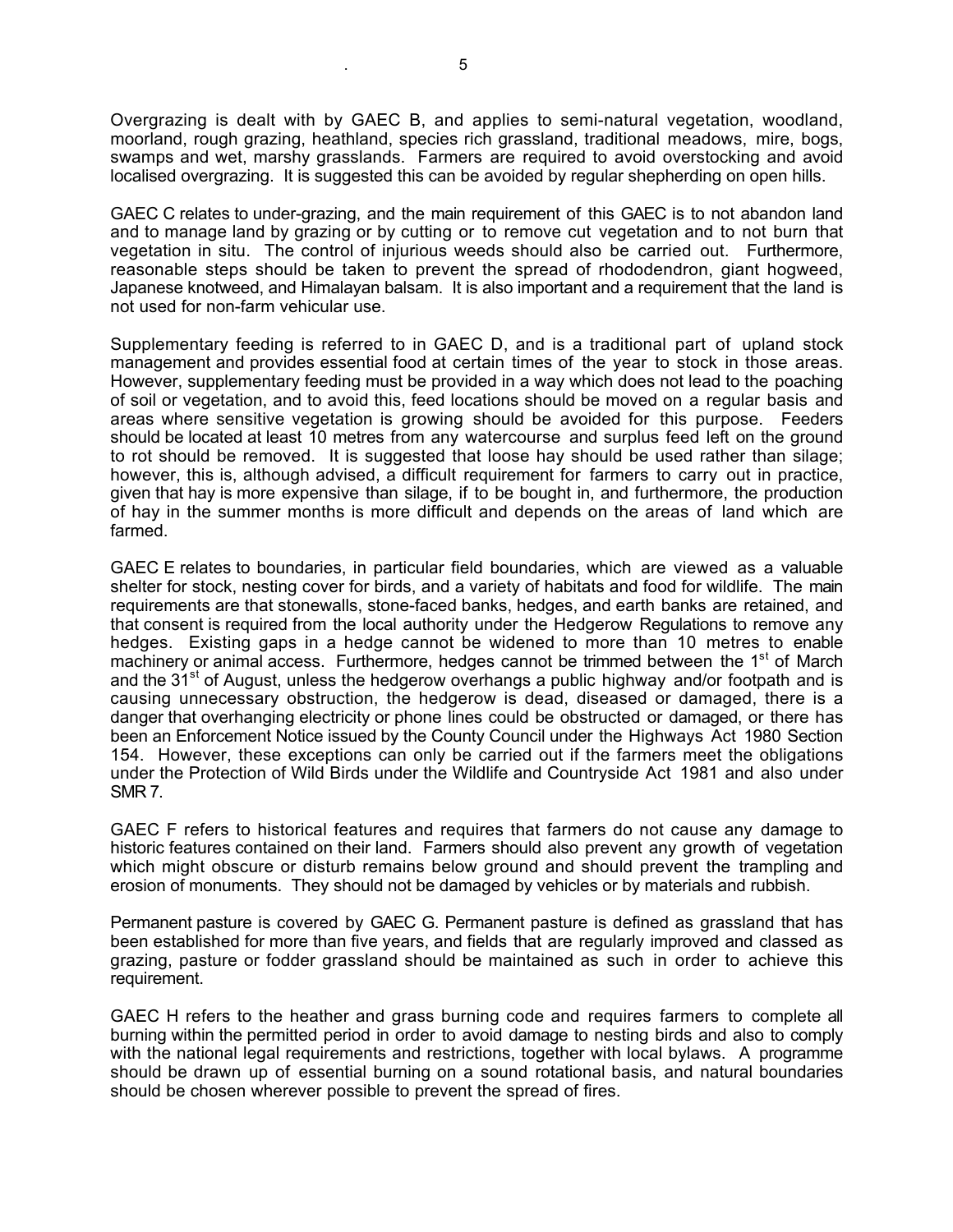Environmental impact assessment and regulations for the use of uncultivated land and seminatural areas are covered by GAEC I. They apply to agricultural intensification projects affecting all semi-natural areas and uncultivated land, for example, rough grazing, moorland, heathland. Farmers must apply for screening of land and ensure that it meets its criteria as stated under field checks and also to adhere to stop or reinstatement notices served by the Welsh Assembly Government. The field checks that are required are to check if screening consent has been received for carrying out activities on such land, and land is likely to be deemed to be seminatural and uncultivated if the proportion of clover, rye or grass is less than 25-30%.

Tree preservation and felling is covered by GAEC J. Tree preservation orders are made by local authorities to protect trees, groups of trees, and woodlands that are of local amenity. These should not be breached under this GAEC, and felling licences should be obtained for any trees which are to be felled irrespective of whether there is a tree preservation order in place.

Sites of Special Scientific Interest are covered by GAEC K, and this GAEC requires farmers to adhere to the management agreement created for SSSIs and to which they are subject.

GAEC L relates to set-aside, and if a farmer has set aside land in support of the SPS set-aside entitlements, they should follow the set-aside management requirements and check that the area of set-aside land is eligible.

Following the implementation of the SPS, no legal action has been brought by a farmer in Wales in respect of the SPS. However, in England a farmer has brought an application for judicial review against the Secretary of State in respect of the Common Agricultural Policy Single Payment and Support Schemes (Cross compliance) (England) Regulations 2004 Schedule 1. R (on the application of Horvath) v Secretary of State for the Environment, Food and Rural Affairs<sup>6</sup> is therefore the first case which has been brought in relation to the legal order under the Single Payment Scheme. The main issue of the case relates to whether the Secretary of State was entitled to include in the provisions of these Regulations that farmers had to comply with certain duties in relation to Public Rights of Way over their land, and that if farmers did not, they could risk a reduction in their entitlement under the Single Payment Scheme. Furthermore, the case deals with the issue of whether the Secretary of State for England was entitled to include such provisions when no such provisions had been included in the comparative regulations in the other regions of the UK i.e. Wales, Scotland, and Northern Ireland. The claimant argues that because these requirements went beyond the "minimum requirements", referred to in Council Regulation 1782/2003 Article 5.1 they were disproportionate. These issues have been referred to the European Court of Justice for a preliminary ruling.<sup>7</sup> We await their decision.

### **1.3. Enforcement**

Inspections are carried out under the SPS to ensure that farmers are adhering to the cross compliance requirements. At least one per cent of holdings in Wales are chosen for a full cross compliance inspection each year, which involves inspecting all land and livestock belonging to a farmer to ensure they meet cross compliance requirements. At least five per cent of farmers are chosen for SPS eligibility checks. This involves checking that the land is available to the farmer for the ten-month period as required by the ten-month rule. At least ten per cent of farmers are chosen for cattle identification inspections, which involves checking ear tags, passports, movements and records for all cattle on a farmer's holding. In 2006, there was a five per cent inspection requirement to inspect sheep identification, which involved checking ear tags and sheep records. Added to these inspection requirements, inspections may be carried out if breaches are reported by the public or other enforcement agencies, such as the Environment

<sup>&</sup>lt;sup>6</sup> [2007] EWCA Civ 620 (CA)

 $7$  See [2007] EWCA Civ 620.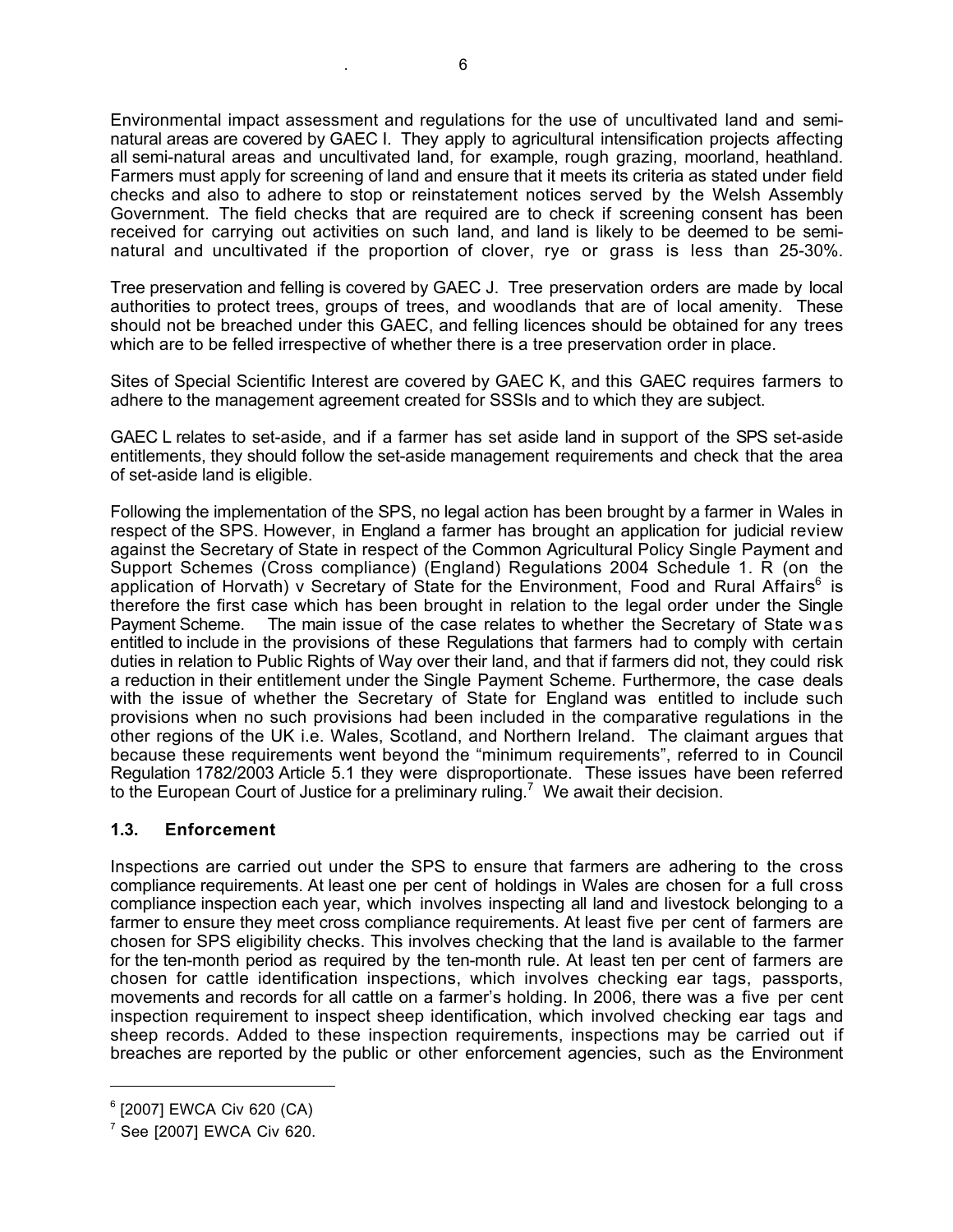Agency, Trading Standards and Countryside Council for Wales, who have responsibility for ensuring compliance with certain SMRs.

During the first year of cross compliance *Gwlad*<sup>8</sup> reports that farmers have adapted well to the cross compliance requirements.<sup>9</sup> However some breaches did occur and the most common discrepancies uncovered by the inspectors were in relation to the following SMRs:

- 1. Statutory Management Requirements 1 and 2 regarding cattle identification. Several farmers failed to report a cattle movement to the British Cattle Movement Society, failed to return the passport of a dead animal, animals were presented on a holding without passports, incorrect dates of birth were recorded on passports, and animals had not been tagged or tagged incorrectly.
- 2. Under Statutory Management Requirement 4 in relation to sheep identification, some breaches involved sheep and goat records not being maintained in accordance with the requirements and sheep and goats not being tagged within the deadline.
- 3. Under Statutory Management Requirement 5 regarding ground water, breaches included unauthorised disposals of slurry and silage effluent and unauthorised disposal of sheep dip or pesticide washings.

Furthermore there were also breaches to the requirement of keeping the land in good agricultural and environmental condition.

- 1. Under GAEC C overgrazing of natural or semi-natural habitat where no existing management prescription is set was found.
- 2. Under GAEC D supplementary feeding was carried out within 10 metres of a water course in breach of the conditions and furthermore supplementary feeding causing damage to habitat that could not recover to its natural state by the next growing season was also found.
- 3. Under GAEC A failure to undertake remedial action identified on the soil assessment form within the specified timescale was identified as a breach.
- 4. Under GAEC E hedges being cut or trimmed within a closed period outside allowable exemptions were also uncovered by inspections.<sup>10</sup>

The relevant authorities for inspection and enforcement of the EU Regulatory Requirements are the Welsh Assembly Government (WAG), the State Veterinary Service, Environment Agency Wales, Food Standards Agency, Countryside Council for Wales and local authorities.

### **2. Methodology**

 $\overline{a}$ 

The main impetus for the research was to discover the perceptions of farmers and key agricultural industry stakeholders on the changes that had been made to the CAP following the Mid-Term Review. This interest is fuelled by the fact that they are the main people at the receiving end of these policies and are likely therefore to have a good understanding of the practical difficulties which are incurred in their implementation and enforcement.

Three main methodologies were employed. First, questionnaires were distributed to farmers at the Winter Fair, Builth Wells in 2004 prior to the implementation of the Single Payment Scheme in Wales. These provided quantitative data used to inform an initial idea of the views held by farmers regarding the pending implementation of the SPS in Wales.

<sup>&</sup>lt;sup>8</sup> National Assembly for Wales Magazine on Rural Issues

<sup>9</sup> *Gwlad* Issue 48 January 2006 at p.11

<sup>10</sup> *Gwlad* Issue 48 January 2006 at p.11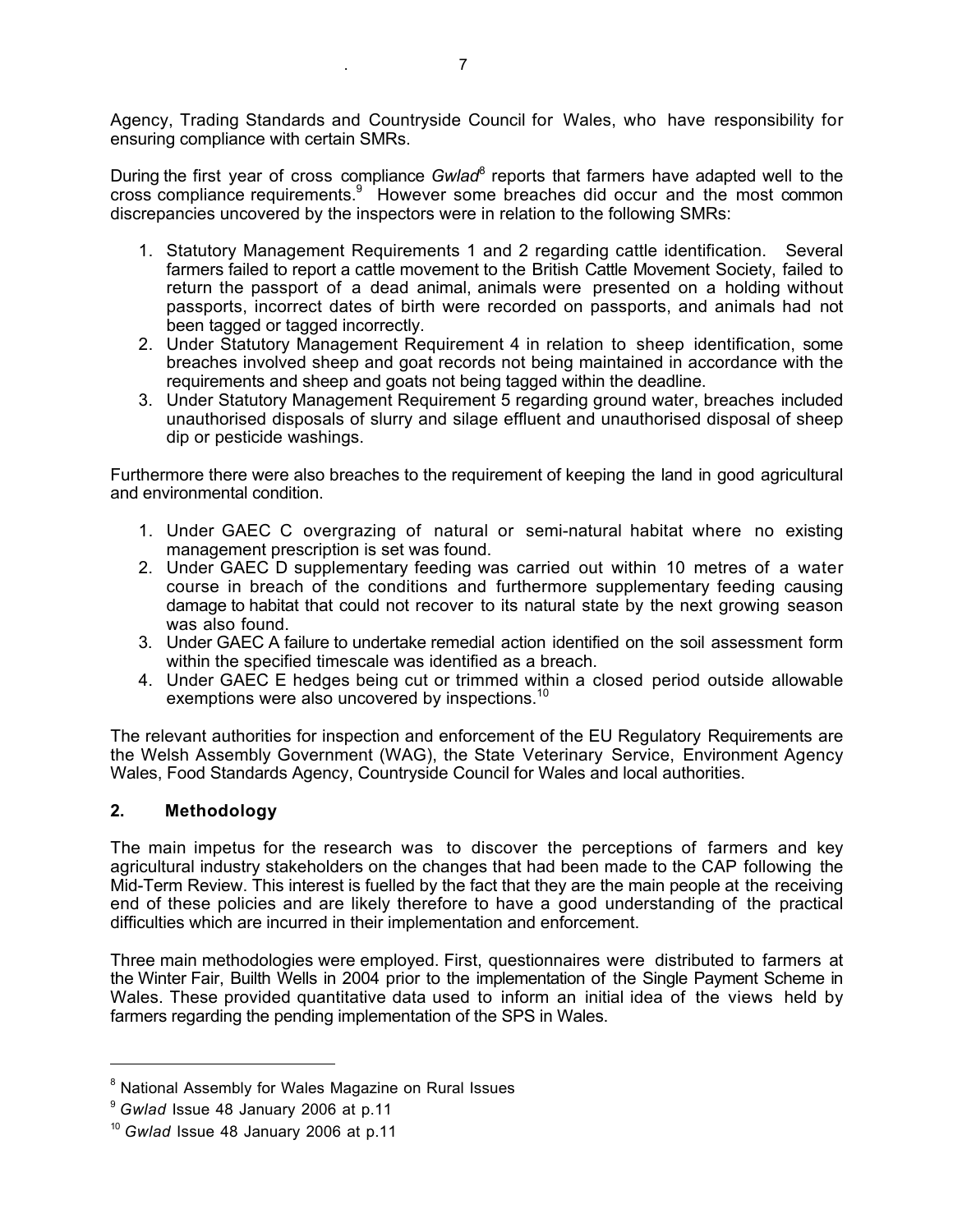Second, focus groups held with farmers across four counties in Wales were used to generate qualitative data which further developed the quantitative data obtained from the questionnaires providing a more detailed understanding of the concerns held by farmers with regard to the implementation and enforcement mechanisms employed under the SPS.

Third, interviews were held with key industry stakeholders in order to ascertain their views in relation to the implementation and enforcement of the SPS. These stakeholders can be divided in to four categories; Assembly Ministers, rural professionals, policy advisers and field officers.

### **3. Perceptions of Farmers**

### **3.1. Analysis of the results obtained from the questionnaires**

Figure 1 shows that the significant number of respondents (46%) stated that they thought they understood the changes made by the Mid Term Review to the CAP well and that only very few had a very good understanding of the changes that had occurred. It is unfortunate to realise that 10.7% of respondents had in their opinion no understanding whatsoever of the Mid Term Review changes.

# **Figure 1**



#### **Understanding of Mid-Term Review changes to CAP by farmers in Wales**

Respondents were asked to make a comparison between the SPS and the previous system of payments that had existed in Wales. Respondents were asked to answer this question in relation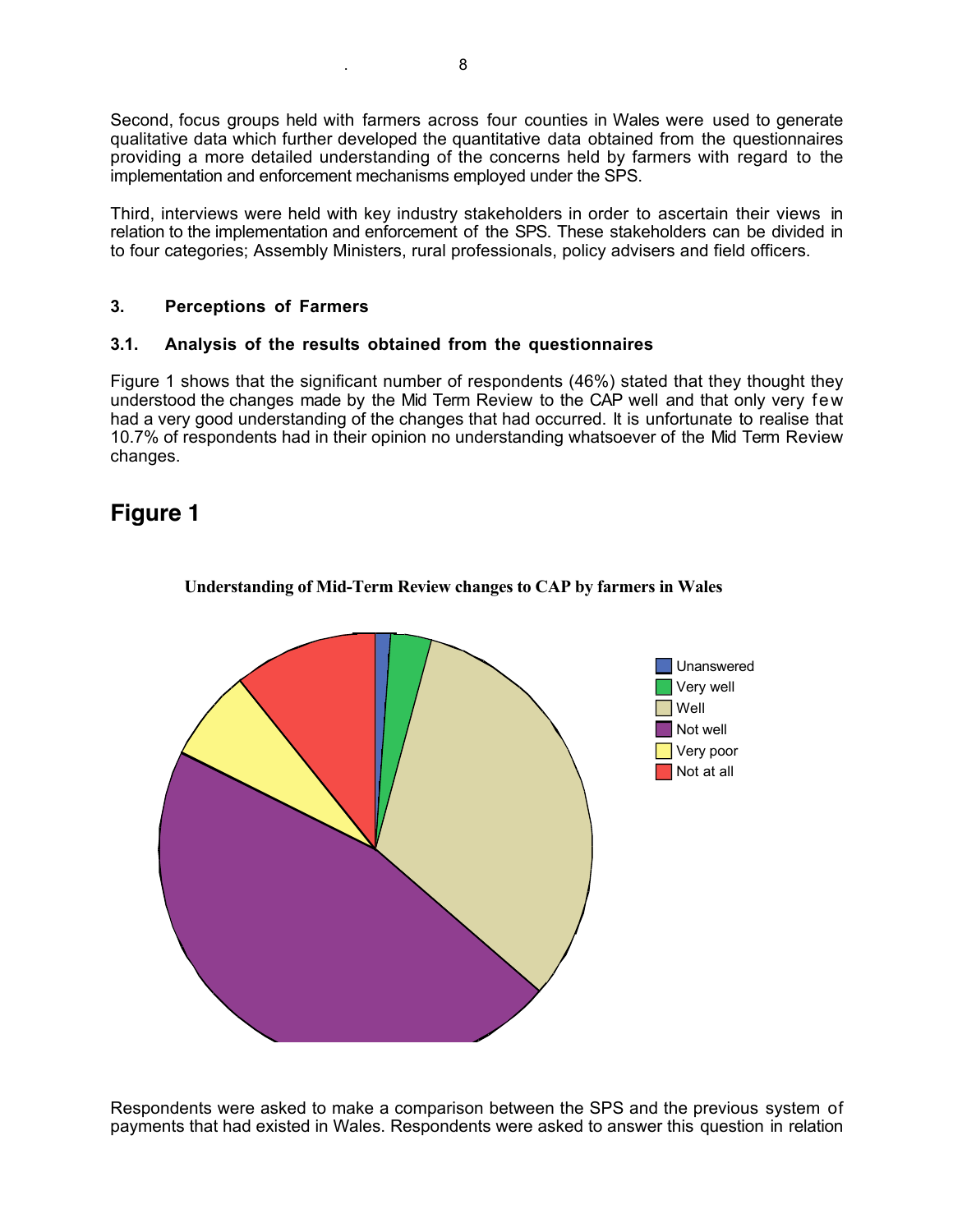to how time consuming they thought it would be and how easy it would be to administer in comparison.

Figure 2 shows the responses received in relation to the time farmers felt they would use in relation to the SPS and clearly shows that respondents felt that the SPS would be less timeconsuming. It would be interesting to conduct a further enquiry now that the SPS has been implemented to ascertain whether farmers are still of the same opinion.

# **Figure 2**



Figure 3 shows that respondents felt that the SPS would be easier to administer than the previous system.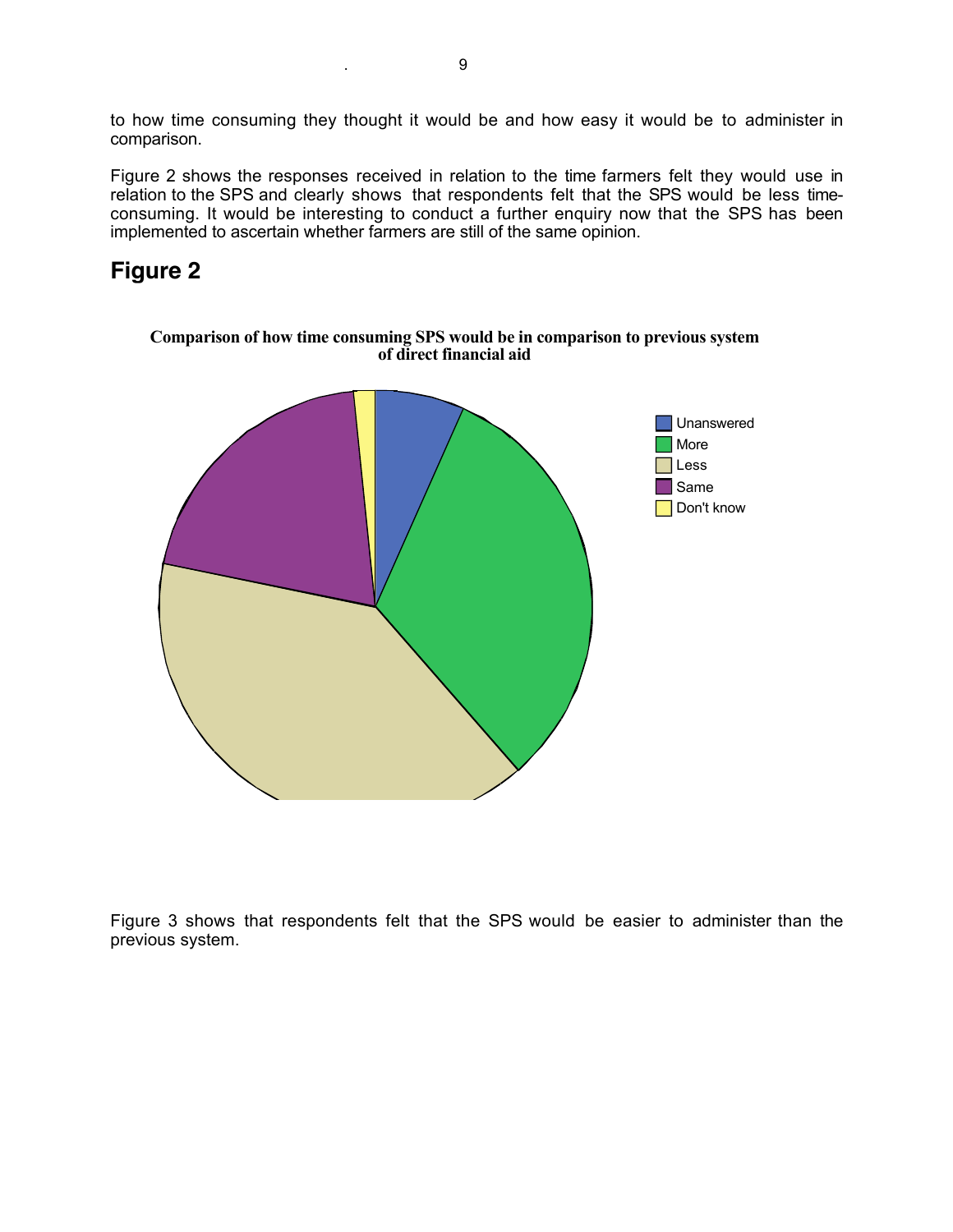

**Comparison of how easy SPS would be to administer in comparison to previous system of direct financial aid**

One of the most interesting discoveries from the responses received was in relation to the question which asked respondents to describe how they feel about the future of agriculture in Wales. Figure 4 shows that farmers are mostly positive about the future of farming which is an encouraging result.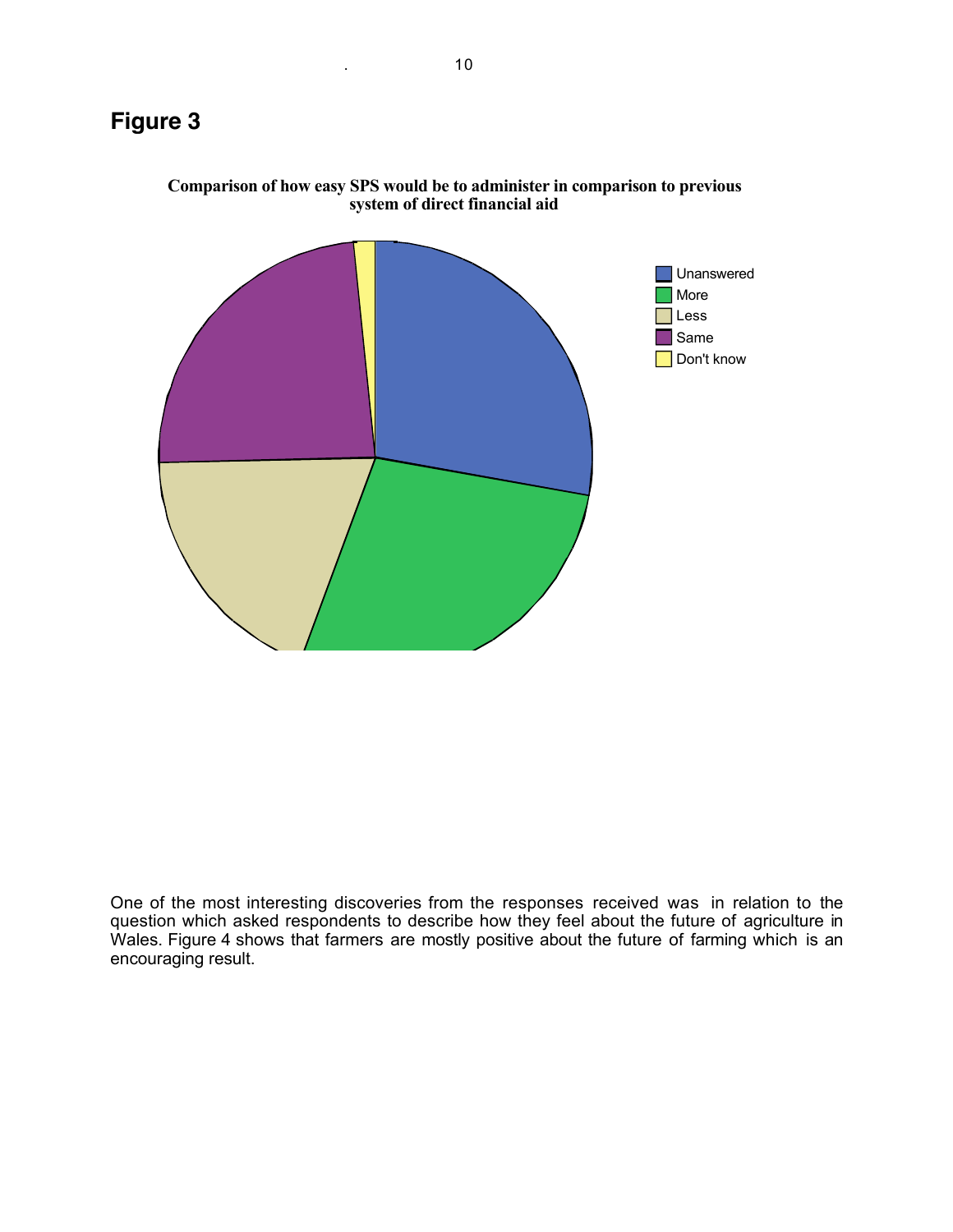

**Farmers' perception of the future of farming in Wales**

One respondent mentioned that the future of agriculture in his opinion "depends on our fight."<sup>11</sup> One respondent stated that he is very concerned.<sup>12</sup>

Respondents were asked what they thought was the main aim of cross compliance. A significant number (42.1%) believed it to be environmental protection. This is interesting given that only 6.3% believed its main aim is environmental enhancement. This shows that farmers believe that current regulatory frameworks are designed to protect the environment and are not introduced for the purpose of environmental improvements or enhancement. Farmers are aware that cross compliance reflects a basic environmental requirement designed to protect the current landscape whilst other schemes concentrate more heavily on improving the environmental quality of the land.

<sup>&</sup>lt;sup>11</sup> Questionnaire Number 44 Question 10

<sup>&</sup>lt;sup>12</sup> Questionnaire Number 11 Question 10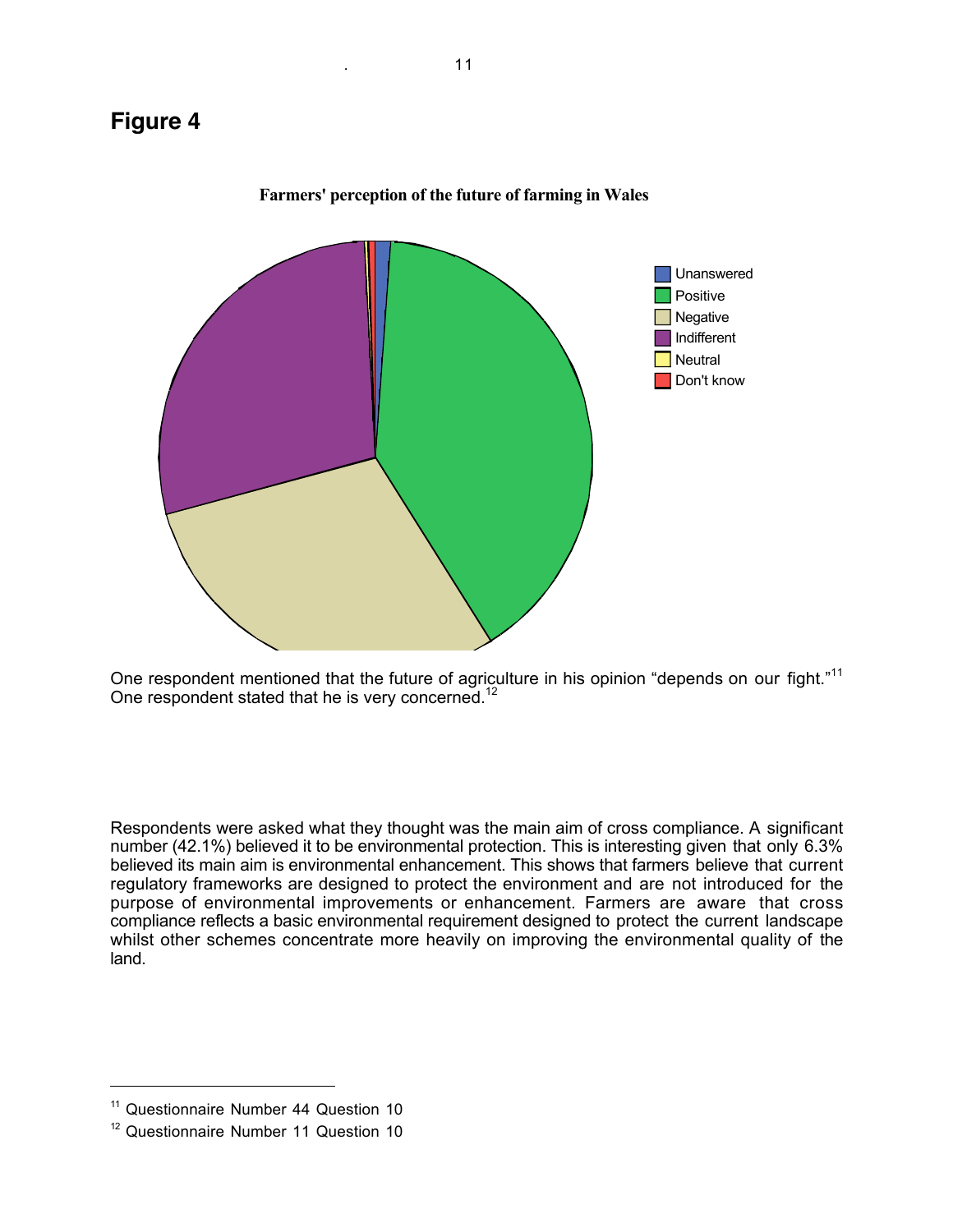

**The main aim of the cross compliance requirements**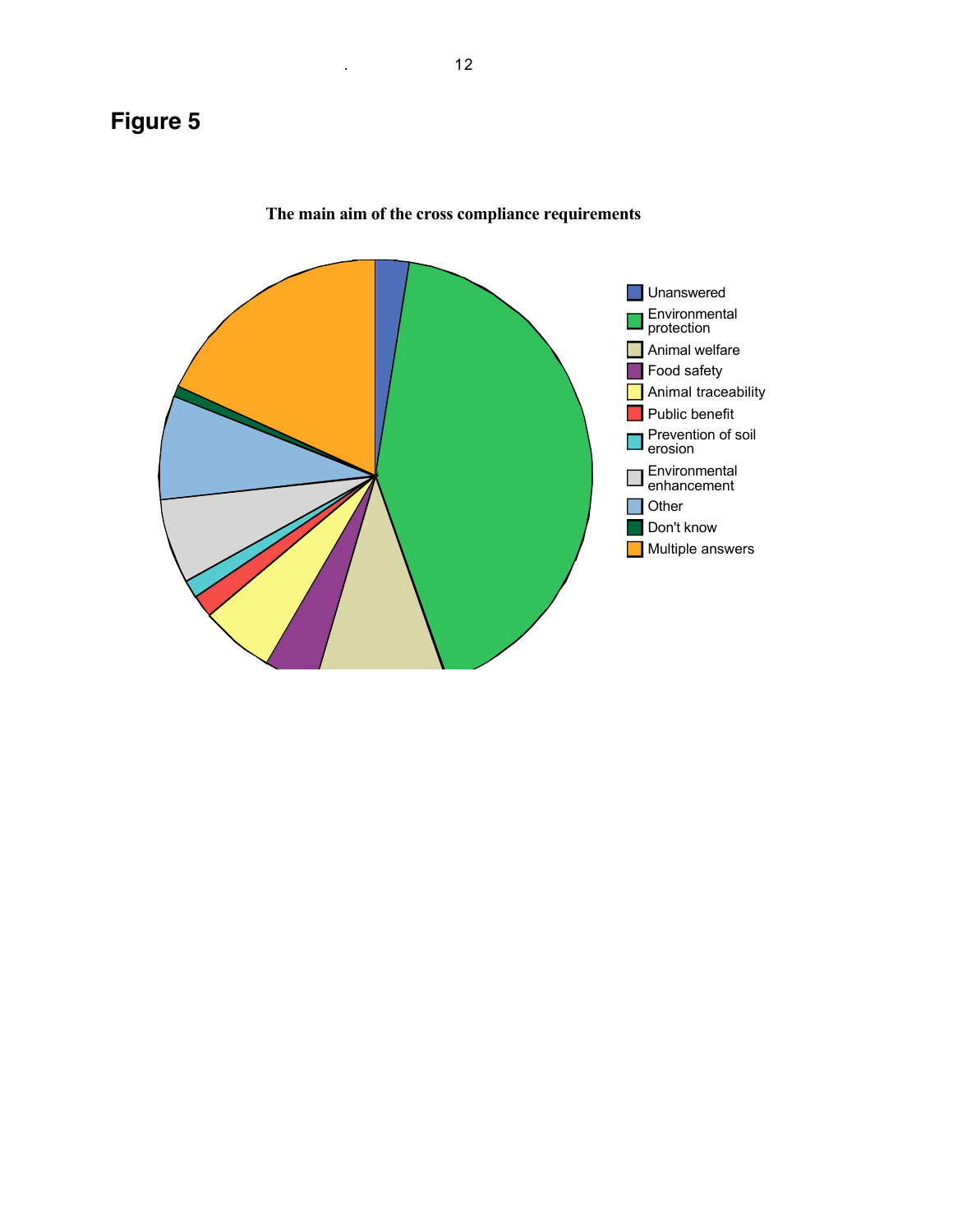Figure 6 shows that farmers did not necessarily believe that the compulsory nature of the cross compliance requirements would ensure they were carried out.

# **Figure 6**

 $\overline{a}$ 



**Compulsory nature of cross compliance will ensure adherence to its requirements**

Figure 7 shows that farmers believe it will not be easy to adhere to cross compliance requirements with 50.4% of respondents stating this. It is worthy of note that 20% felt that it would be easy to accomplish cross compliance requirements. This might have a direct correlation to the type of farm or farming enterprise that they farmed because some would find this easier than others. Again, commonsense was mentioned as being a necessary pre-requisite.<sup>13</sup>

 $13$  Questionnaire Number 235 Question 11. The commonsense theme being one which frequently arose in the focus groups.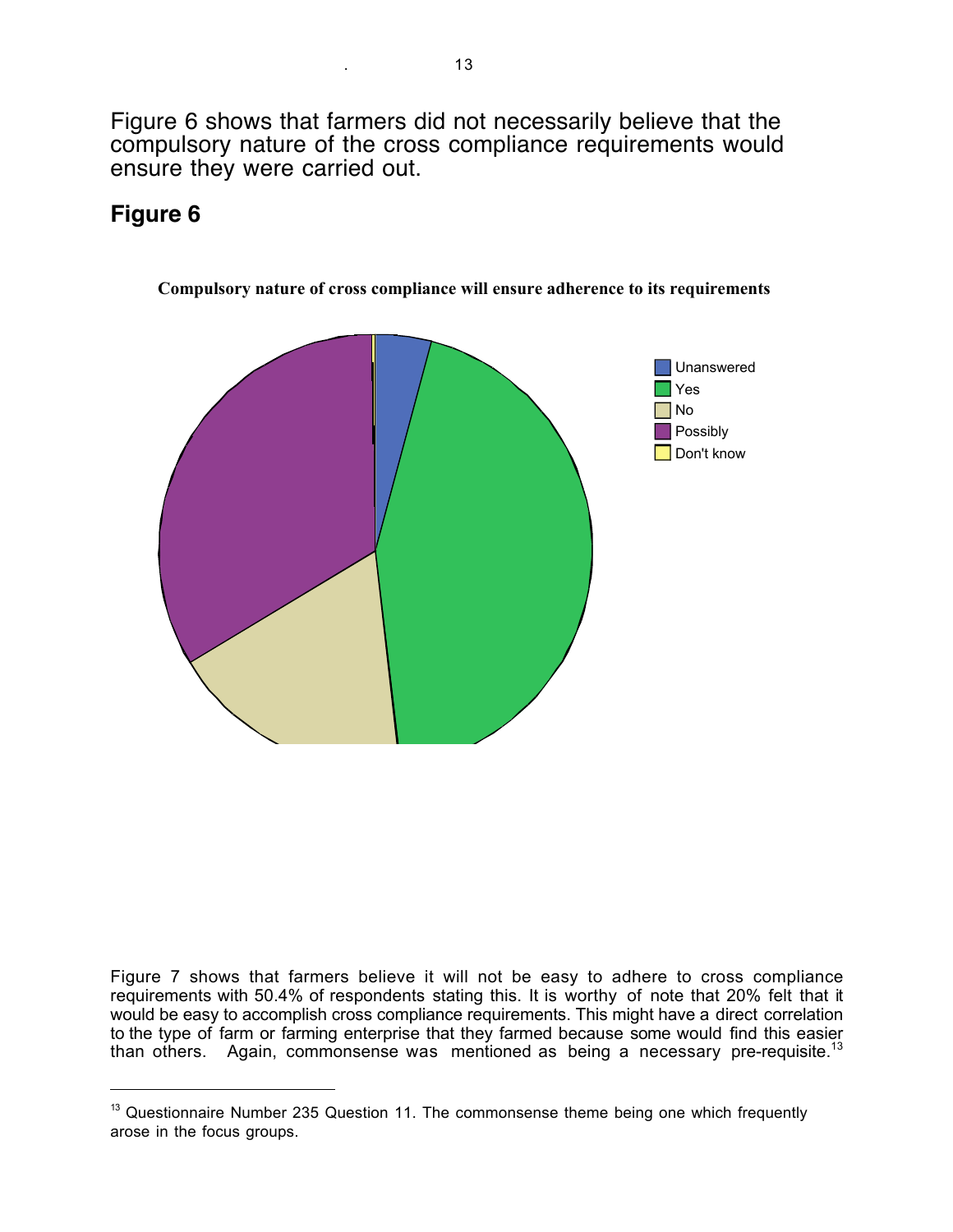However, one respondent noted that they were concerned about the labour implications of adhering to the cross compliance requirements.<sup>14</sup>

## **Figure 7**



**Ease with which farmers believe they will adhere to cross compliance requirements**

Cross compliance requirements are not regarded as guidelines for better farming practices by 40.8% of respondents. One respondent noted he believed that it would lead to better farming practices but also believed that current farming practices are of a high standard.<sup>15</sup> However one must also point out that 32.5% are not sure and think that this is only a possibility. This suggests that farmers are interested in receiving the payments for monetary purposes and not because they believe it will lead to better farming practices.

<sup>&</sup>lt;sup>14</sup> Questionnaire Number 44 Question 11

<sup>&</sup>lt;sup>15</sup> Questionnaire Number 175 Question 11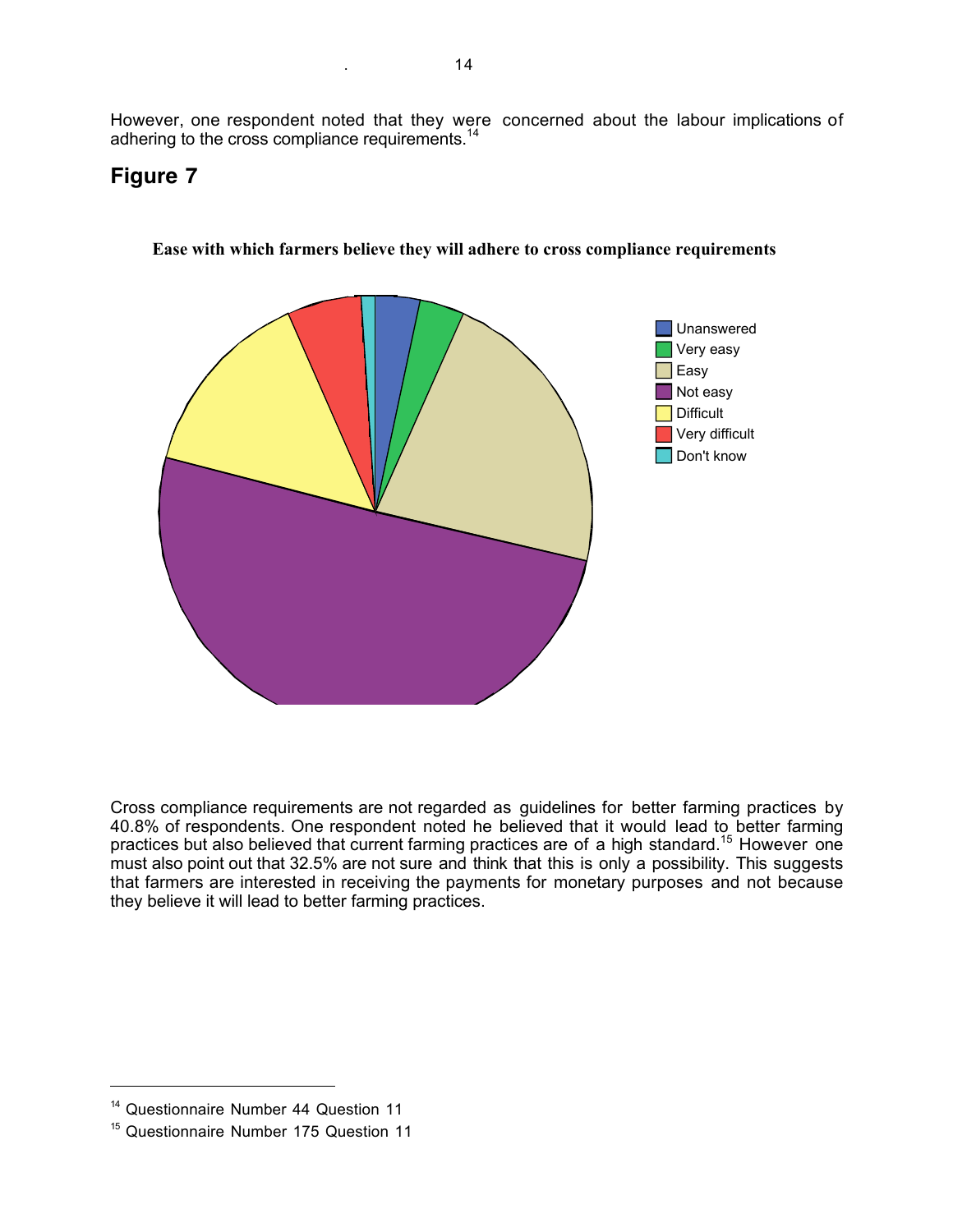

**Cross compliance requirements will lead to better farming practices**

The last question in the questionnaire was an open one that allowed farmers to put in their own words what they thought would be the affect of the Mid Term Review of the CAP on agriculture in Wales. Most answers were brief and provided an interesting insight into what farmers thought just before the implementation of the SPS in January 2005. The main theme in respsonses was that respondents were uncertain about the future further to implementation of the Mid Term Review. Twenty-five participants simply answered, "don't know" and a further nineteen responded with "time will tell."

Of those that went on to explain what they thought the nature of the change would be, twenty respondents thought that less stock would be kept on Welsh farms. Only one respondent made the connection that this would mean less food production<sup>16</sup> a further three respondents mentioned less produce.<sup>17</sup> A couple of participants thought that this would lead to better quality of stock.<sup>18</sup> One thought that there should be better prices due to less stock being kept.<sup>19</sup> Three

<sup>&</sup>lt;sup>16</sup> Questionnaire Number 175 Question 24

<sup>&</sup>lt;sup>17</sup> Questionnaire Numbers 274, 302 and 303 Question 24

<sup>&</sup>lt;sup>18</sup> Questionnaire Numbers 283, 297 Question 24

<sup>&</sup>lt;sup>19</sup> Questionnaire Number 208 Question 24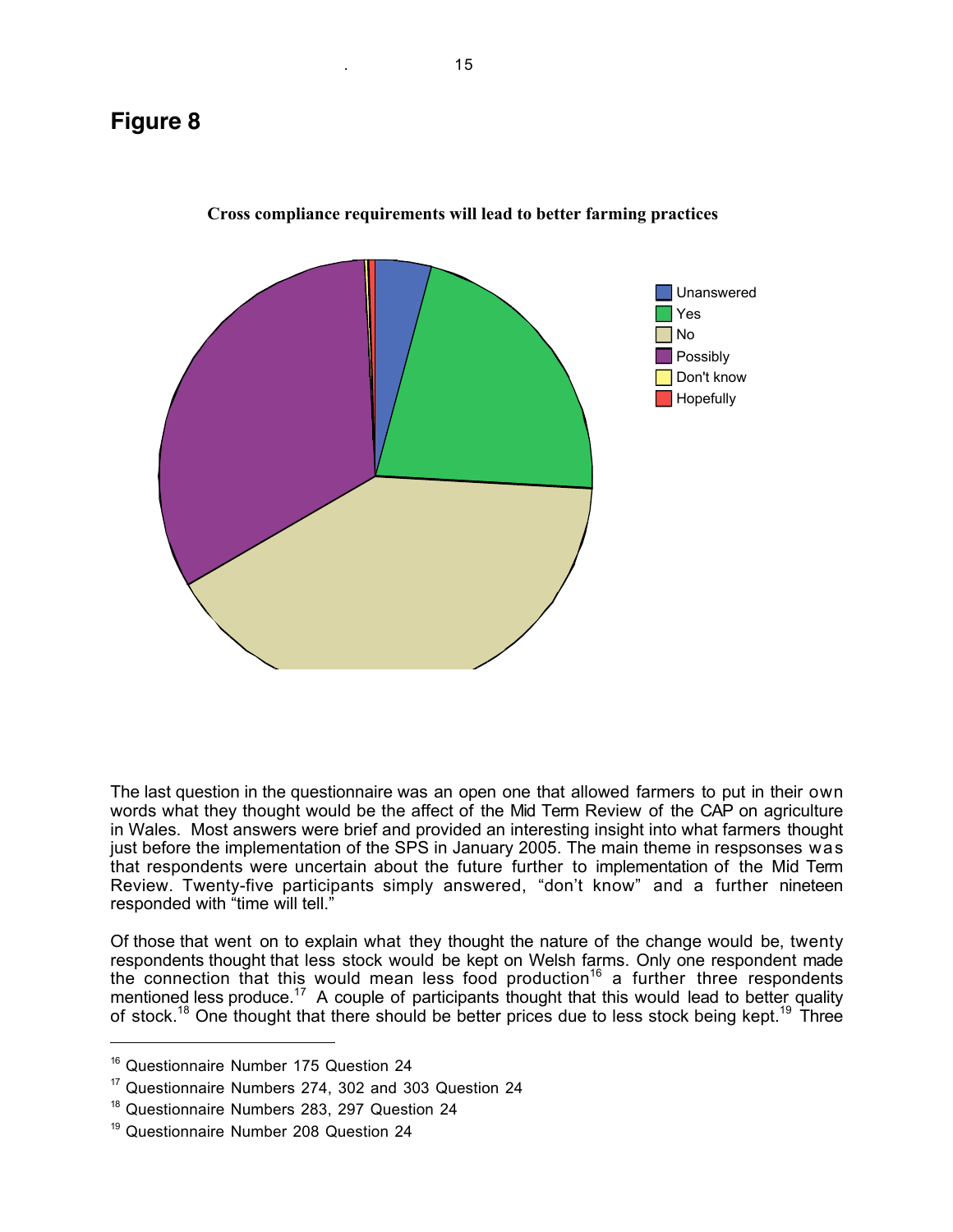participants thought that the changes would shift the emphasis from production to better marketing.<sup>20</sup> A further five respondents believed that farmers would adapt a more professional approach because only those that ran a financially viable business would survive. $21$ 

A few participants thought that young people would leave the industry, however about the same number thought that young people would adjust better to the changes. Many used this question to voice their opinion as to what they would like to see happen as a result of this Review, e.g. "hopefully land to buy and rent will be cheaper"<sup>22</sup> Another was hopeful it would benefit Welsh farming if their case was put forward properly.<sup>23</sup> One participant  $^{24}$  was not hopeful; as he did not think that politicians should be making decisions on things they knew very little about, as they had no practical experience. Finally, one participant wonted to point out that the future of agriculture depended on many other things in addition to the impact of the Mid-Term Review of the  $CAP.<sup>25</sup>$ 

This shows that farmers feel that there is a lack of communication between various actors in the agricultural industry. Furthermore, it shows farmers are aware of the multifunctional role that agriculture plays in rural communities. These conclusions were explored further in the focus groups held with farmers.

## **3.2. Analysis of the results obtained from focus groups with farmers in Wales**

### **3.2.1. Implementation of SPS**

The majority of the discussions on the implementation of the SPS were in relation to the implementation of the cross compliance requirements. The focus groups took place at the onset of the SPS; therefore the need to follow the rules of cross compliance was foremost in farmers' minds. $^{26}$ 

Most farmers were aware that this would call for more rules to be followed.<sup>27</sup> Many thought that trying to follow all the criteria of cross compliance was going to be overwhelmingly difficult  $28$ There was a feeling of general concern, some mentioned that they were worried or even nervous as they were aware that their main farm income was reliant on them being able to adhere to the requirements of cross compliance. Some were obviously confused as to what cross compliance meant<sup>29</sup> and others thought that the rules would be easy to break. By its very nature the essentials of farming changes all the time, making it difficult to adhere to any strict code of practice.<sup>30</sup> It was pointed out by a couple of farmers that having too many rules would have an adverse effect because if farmers found them to difficult to follow they would feel that they needed strategies to avoid complying.  $31$ 

<sup>25</sup> Questionnaire Number 296 Question 24

 $20$  Questionnaire Numbers 10, 233 and 309 Question 24

 $21$  Questionnaire Numbers 73, 141, 154, 158 and 160 Question 24

<sup>&</sup>lt;sup>22</sup> Questionnaire Number 173 Question 24

<sup>&</sup>lt;sup>23</sup> Questionnaire Number 273 Question 24

<sup>&</sup>lt;sup>24</sup> Questionnaire Number 351 Question 24

 $26$  FG 1, Farmer 3, at p.109

 $27$  FG 1, Farmer 1, at p.87

 $28$  FG 7, Farmer 2, at p.19

 $29$  FG 2, Farmer 3, at p.20

 $30$  FG 3, Farmer 3, at p.61

 $31$  FG 3, Farmer 2, at pp. 32-33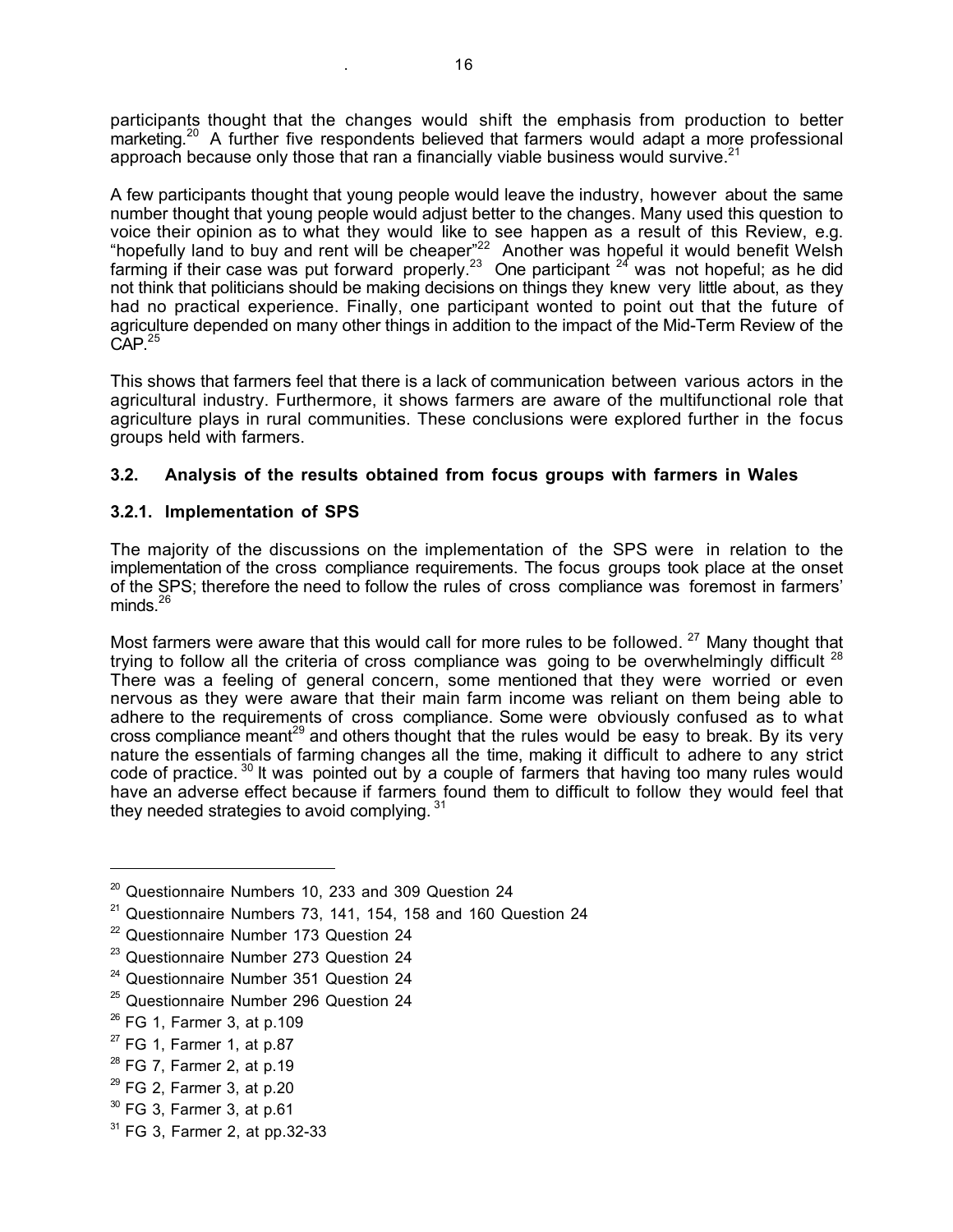Others were not as worried as they felt that as they belonged to schemes such as Tir Gofal<sup>32</sup> and Farm Assurance<sup>33</sup> already that they were following most of the requirements.

Improving the environment was seen as a positive outcome of cross compliance, one benefit being that those farmers that had diversified into tourism would have more to offer their quests.<sup>34</sup> It was realised that farmers had a responsibility to look after the countryside for future generations. <sup>35</sup>

Farmers on the whole resented being inspected, they did not feel that they should be judged on the requirements of cross compliance but rather on the quality of their produce.<sup>36</sup> It was thought that it should be obvious whether a farm was well kept or not from its general appearance. Inspections did not need to be so invasive. It was felt by one farmer that he would have to explain why he did something in a certain way.  $37$  One felt insulted that anyone thought that he was likely to ruin his own land. 38

Not much confidence was shown as to the calibre of the inspectors. Some thought that they understood little about farming, many being collage trained. Concern was shown as to the power inspectors had*<sup>39</sup>* and whether that could be used against them. Another worry was how the rules would be interpreted<sup>40</sup> and how strict the inspectors would be.  $41$  Some thought that cross compliance had been created to create well paid jobs in the industry. <sup>42</sup>

Farmers voiced their concern as to the amount of paperwork that would be involved; they were unfamiliar with having to note everything on paper.  $^{43}$  Some said that they did not understand<sup>44</sup> and one said that he was scared. $45$  It was mentioned often that farmers really did not have time to sit down and complete a lot of paperwork.<sup>46</sup> More than one thought, "good farming practice" referred to keeping paper work in good order and that this was considered more important that looking after farm animals to a high standard.<sup>47</sup>

When discussing cross compliance several issues were raised which the farmers did not agree with. Common sense was again mentioned regularly in regard to some regulations. <sup>48</sup> They were worried about the regulation regarding the poaching of fields as they felt they had little control over this in the winter months. <sup>49</sup> It was thought impossible to feed animals outside in winter

 FG 3, Farmer 3, at p.60 <sup>33</sup> FG 1, Farmer 3, at p.79 FG 1, Farmer 1, at p.97 FG 3, Farmer 3, at p.38 FG 3, Farmer 3, at p.31 FG 7, Farmer 4, at p.18 FG 2, Farmer 5, at p.21 FG 1, Farmer 4, at p.80 FG 2, Farmer 6, at p.17 FG 7, Farmer 6, at p.15 FG 4, Farmer 2, at p.18 FG 7, Farmer 4, at p.20 FG 7, Farmer 1, at p.60 FG 7, Farmer 3, at p.21 FG 7, Farmer 1, at p.19 FG 3, Farmer 2, at p.34 FG 1, Farmer 4, at p.81 FG 2, Farmer 4, at p.18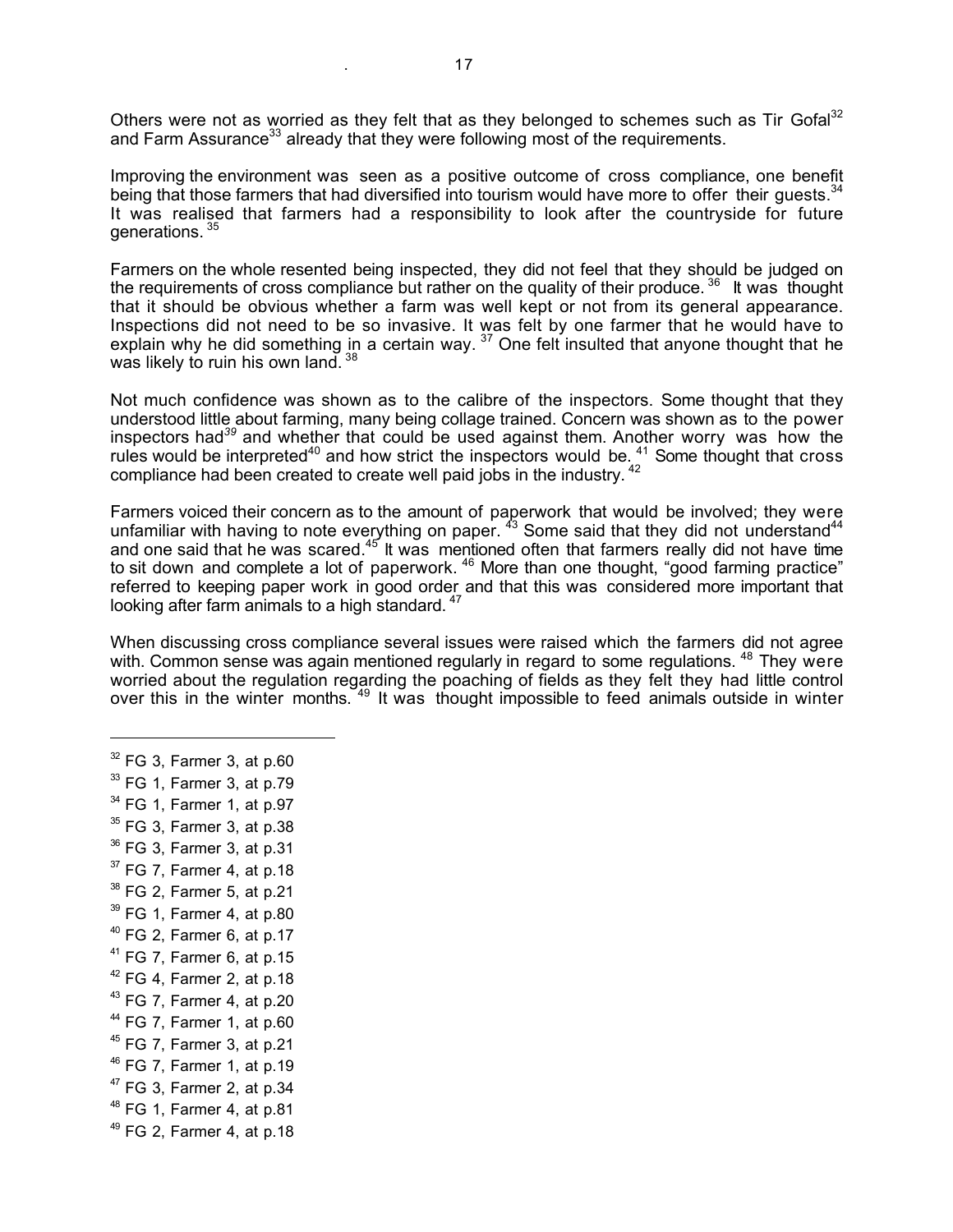months without this causing some damage to the soil. <sup>50</sup> Farmers did not think that it should be made so difficult to dip sheep as they felt it was good practice to control parasites effectively on their sheep. <sup>51</sup> In fact one thought that the reverse was true, that dipping should be made compulsory and someone should come out to check that the farmer did it correctly.<sup>52</sup>

They did not think that it was understood how easy it is for animals to loose their tags and how difficult it was to monitor this. 53 Welsh mountain sheep especially were notorious for sticking their heads through fences and loosing their tags. <sup>54</sup> One farmer however thought that once the initial work of setting a tagging system had been completed, it was then not too difficult to maintain.<sup>55</sup> All tags that are lost must be replaced and this incurs additional cost and work especially as animals manage to loose their tags so often. <sup>56</sup>

A few farmers thought that the new regulation in regard of when they were now able to cut hedges was going to adversely affect them. <sup>57</sup> One farmer pointed out that as hedge cutting would now be condensed into fewer months and as many farmers did not own their own equipment, contractors would find it difficult to complete the work within the stipulated time. <sup>58</sup>

Many found the change in emphasis difficult to accept. One farmer could not understand how good farming practice could change; it should always be the same.<sup>59</sup> At one time keeping hedges trim and tidy was considered good practice. <sup>60</sup> Now hedges should be allowed to grow, fenced at some distance on either side to ensure their protection. <sup>61</sup> It was not thought that an overgrown farm looked good, one farmer referred to seeing docks as big as trees, <sup>62</sup>another to clumps of old white grass. <sup>63</sup> There was sympathy with looking after the environment, <sup>64</sup> but one pointed out that providing liberal access to the public was one sure way to destroy it.<sup>65</sup> Concern was shown that cross compliance was just beginning and that the requirements would become even more detailed as time went on.<sup>66</sup>

There was a general consensus that farmers did not really have the time or money to spend on cross compliance $67$  or as one farmer remarked,

*"Allu di ddim ennill!"<sup>68</sup>*

 $\overline{a}$ 

 FG 6, Farmer 1, at p.24  $<sup>51</sup>$  FG 4, Farmer 1, at p.45</sup> FG 5, Farmer 2, at p.29 FG 5, Farmer 1, at p.21 FG 6, Farmer 1, at p.33 FG 5, Farmer 2, at p.20 FG 5, Farmer 1, at p.21 FG 7, Farmer 2, at p.17 FG 7, Farmer 2, at p.17 FG 4, Farmer 2, at p.46 FG 4, Farmer 1, at p.44 FG 4, Farmer 4, at p.47 FG 4, Farmer 2, at p.48 FG 4, Farmer 1, at p.48 FG 4, Farmer 1, at p.21 <sup>65</sup> FG 3, Farmer 2, at p.70 FG 7, Farmer 5, at p.16 FG 7, Farmer 6, at p.14 <sup>68</sup> FG 6, Farmer 3, at p.24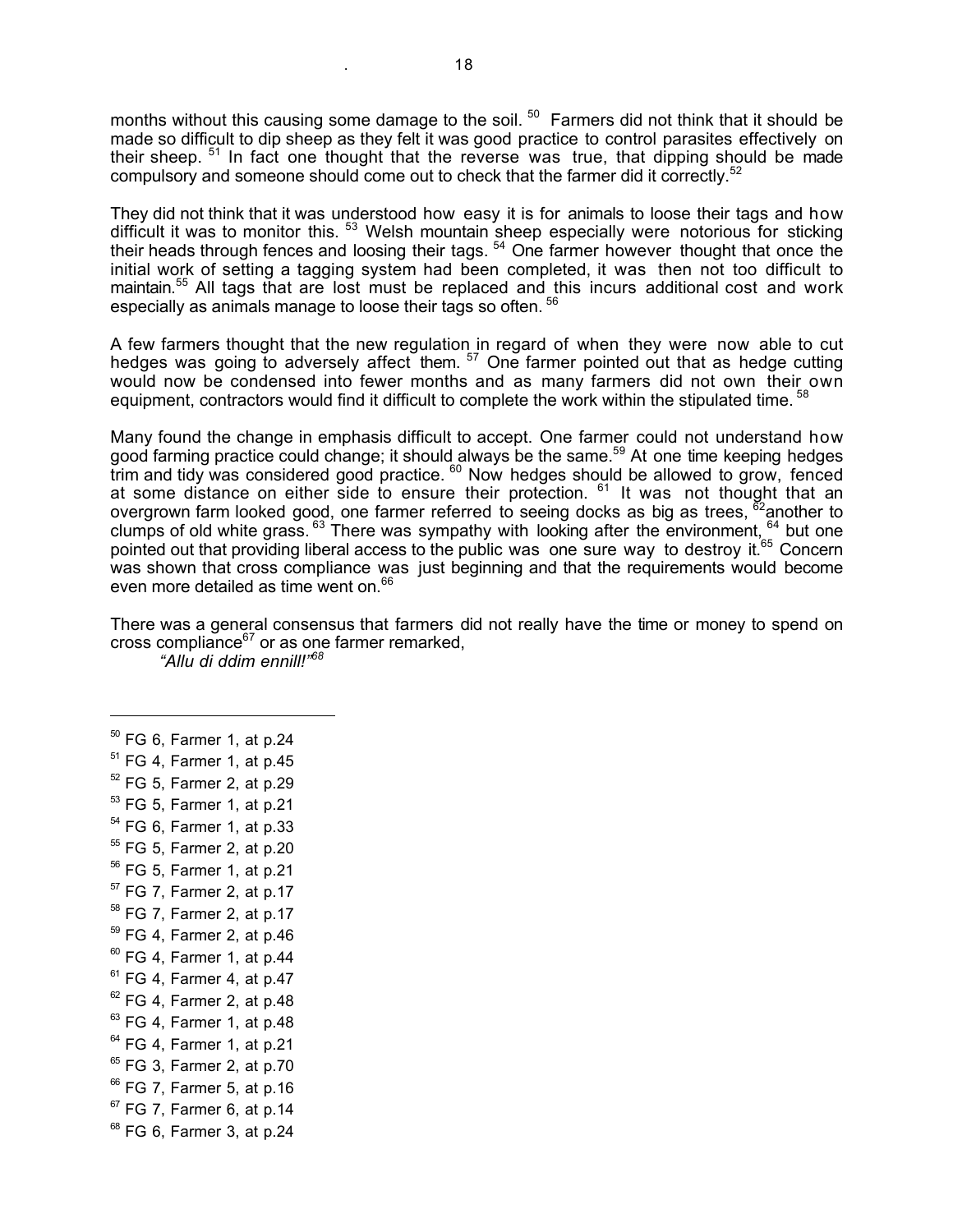#### Translation: "You cannot win!" <sup>69</sup>

#### **3.2.2. Enforcement of SPS**

Again, one of the main themes in the discussion on enforcement was commonsense.<sup>70</sup> It was very easy to make a mistake<sup>71</sup> and difficult to comply with every small detail. When the weather was wet it was impossible not to leave a track when a tractor was driven through a gateway.<sup>72</sup> One farmer said that he thought that it was "unreasonable" just to give overnight warning of an inspection.  $73$  Another farmer thought that inspectors should ring up and ask "When is it convenient?"<sup>74</sup> so that they would not clash with lambing or harvest time.

Farmers felt that one of the attributes of the SPS was to create work for other people, many on high wages. <sup>75</sup> It was felt that inspectors were paid to give farmers "harassment"<sup>76</sup> and that it was necessary for them to find something wrong on the farm to justify their jobs.  $^{77}$ 

Farmers felt that they had to prepare for inspections and this could be time consuming.<sup>78</sup> Some farmers now employed "agents" as they felt that they did not understand all that was asked of them under the new regulations.  $79$  One farmer said that dairy inspections were fairer as the inspector just turned up unannounced. <sup>80</sup> Another farmer thought that inspectors just tried to catch him out as information about his holding was already in their possession. <sup>81</sup>

Not all farmers saw inspections as a problem $^{82}$  or as one farmer put it,

*"Os nag oes gen ti broblam, does na ddim problem oes na."<sup>83</sup>*

Translation: "If you don't have a problem, it isn't a problem is it?" 84

Another farmer thought that the situation had been exaggerated just to try and make sure that all farmers complied.<sup>85</sup>

It was felt by farmers that standardization of the rules associated with the SPS was important.<sup>86</sup> The Farmer's Unions had been instrumental in providing the farmers with the necessary

 $69$  FG 6, Farmer 3, at p.24  $70$  FG 1, Farmer 2, at p.83  $71$  FG 1, Farmer 1, at p.84  $72$  FG 2, Farmer 3, at p.25  $73$  FG 2, Farmer 1, at p.23 <sup>74</sup> FG 2, Farmer 2, at p.24  $75$  FG 4, Farmer 2, at p.65  $76$  FG 4, Farmer 3, at p.71  $^{77}$  FG 2, Farmer 5, p.27  $78$  FG 3, Farmer 1, at p.31  $79$  FG 7, Farmer 1, at p.71  $80$  FG 1, Farmer 1, at p.63  $81$  FG 5, Farmer 1, at p.11 <sup>82</sup> FG 7, Farmer 4, at p.58  $83$  FG 6, Farmer 1, at p.27 <sup>84</sup> FG 6, Farmer 1, at p.27 <sup>85</sup> FG 7, Farmer 1, at p.60 <sup>86</sup> FG 7, Farmer 4, at p.61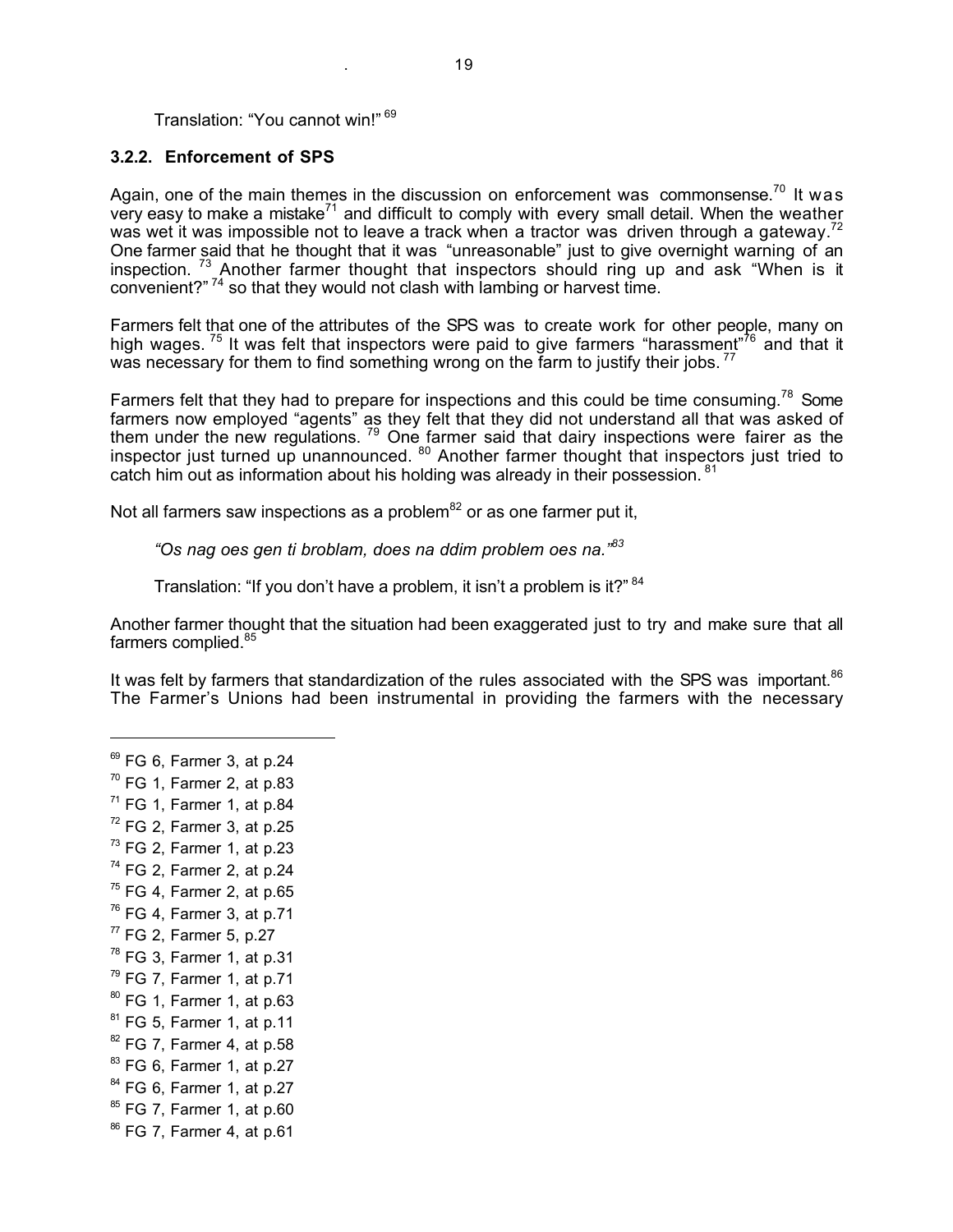information. <sup>87</sup> One farmer pointed out that standardization was considered to be important, but there was no standardization throughout Europe.<sup>88</sup>

Farmers felt that those that made no effort to follow cross compliance rules should be penalized.<br><sup>89</sup> There were good and bad in every industry and a few farmers were angry that some farmers got away will bad practices. <sup>90</sup> It was thought that they gave the industry a bad name, "tar us all with the same brush." <sup>91</sup> One farmer hoped that these new rules would get rid of the bad farmers, leaving only the good behind. 92

It was hoped by farmers that when the new regulations associated with cross compliance came into force there would be a time of adjustment, that should inspectors see something that was wrong they would give the farmer time to put it right. <sup>93</sup> It was thought that inspectors had to be "sensible", otherwise

"people will retaliate and the whole system will break down."94 Some farmers felt that inspectors were stricter than they needed to be.<sup>9</sup>

Farmers on the whole were critical of inspectors. It was felt that many were straight from college<sup>96</sup> and therefore had little practical experience. <sup>97</sup> One farmer was worried that someone young and inexperienced would be more likely to use his power over the farmer to make life difficult.  $98$  Inspectors with a lack of farming background  $99$  were more likely to interpret the regulations strictly "……with a big stick…"<sup>100</sup>

In the opinion of one farmer inspectors were often "failed farmers" which did not necessarily make them good inspectors of others. <sup>101</sup>

It was felt by farmers that during inspections, paperwork was given priority.  $102$  More time during an inspection was spent scrutinizing paperwork that looking if farm animals were well looked after. <sup>103</sup> One farmer said that he did not mind inspectors looking at his farm, it was only when they started on the paper work that he became worried.<sup>104</sup> Inspectors already had lists of movements, birth, deaths etc; before coming on farm, therefore they only had to check that the farmer's records corresponded.<sup>105</sup>

<sup>87</sup> FG 2, Farmer 3, at p.51 88 FG 7, Farmer 1, at p.80 89 FG 2, Farmer 3, at p.25  $90$  FG 1, Farmer 2, at p.60 <sup>91</sup> FG 2, Farmer 3, pp.27-28  $92$  FG 1, Farmer 4, at p.66  $93$  FG 2, Farmer 7, at p.49  $<sup>94</sup>$  FG 2, Farmer 5, at p.50</sup>  $95$  FG 4, Farmer 4, at p.41 <sup>96</sup> FG 5, Farmer 1, at p.11  $97$  FG 3, Farmer 8, at pp.46-47 <sup>98</sup> FG 1, Farmer 4, at p.80  $99$  FG 1, Farmer 4, at p.80  $100$  FG 2, Farmer 1, at pp.18-19 101 FG 2, Farmer 5, at p.26  $102$  FG 4, Farmer 2, at p.44  $103$  FG 4, Farmer 1, at p.44  $104$  FG 5, Farmer 1, at p.16 <sup>105</sup> FG 4, Farmer 1, at p.66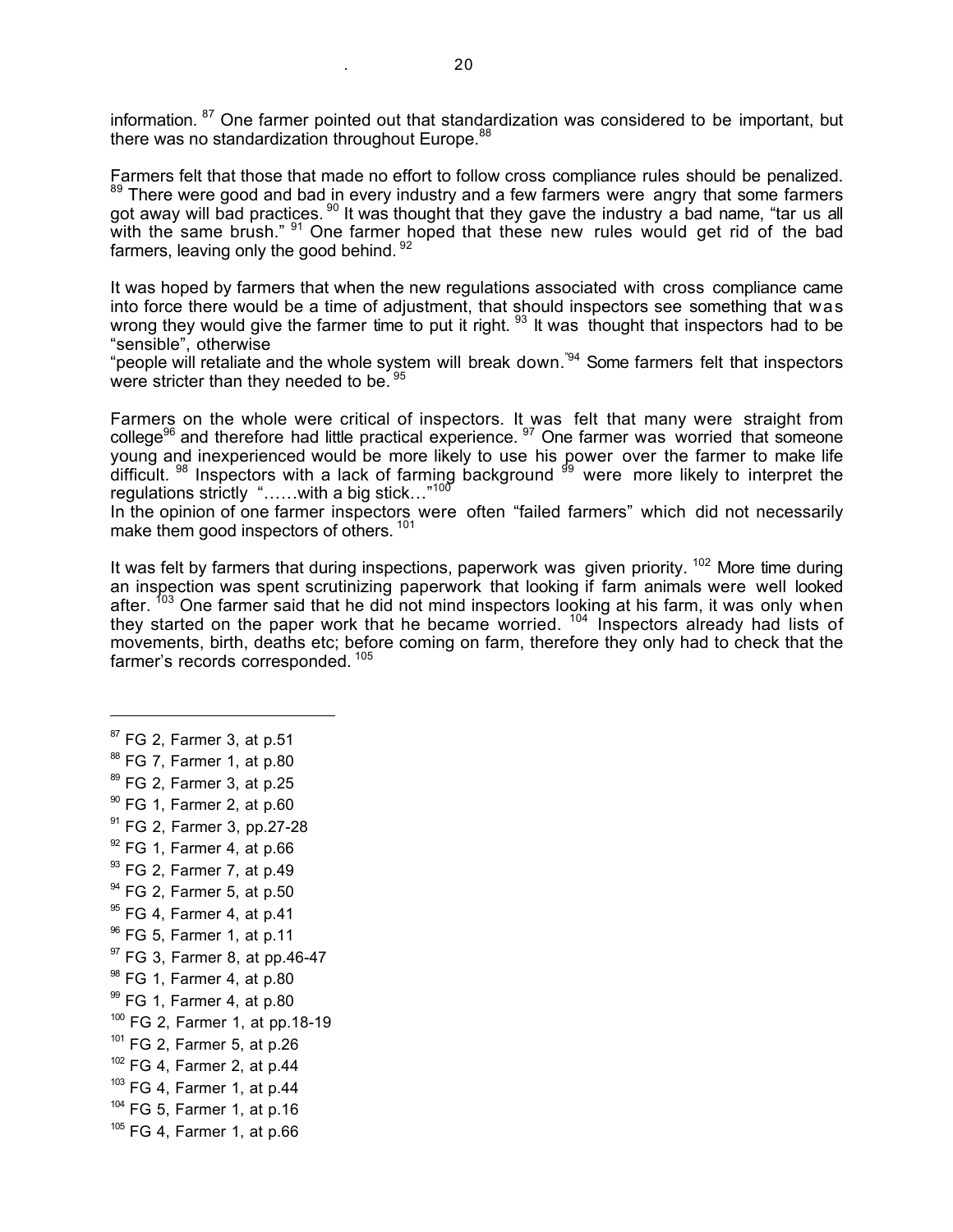It was felt by the majority of farmers that there were too many inspections. "Ridiculous" was the word one farmer used to describe the number of people that were employed to police farmers.  $106$  It was thought that they should be better coordinated,  $107$  so that they would be less frequent. These inspections were thought to be especially difficult for older farmers. *<sup>108</sup>*

### **4. Perspectives of Key agricultural industry stakeholders**

### **4.1. Implementation of SPS**

### **4.1.1. Assembly Ministers**

One Assembly Minister commented:

"The primary benefit has been raising awareness of, and participation by, farmers in the environment they manage. In doing so, it has reduced some unsustainable agricultural practices…the main problem has been the administrative burden placed on farmers. There is a need for far more practical considerations to be made by bureaucrats and policy decisions, as many have been impractical on a field scale."<sup>109</sup>

This increase in awareness is reflected in comments made by all four categories of interviewees. It was felt by another interviewee that the Single Payment Scheme would allow more flexibility in relation to the marketplace and to farming decisions with regards to the future of the business. $1$ 

It is believed that the Mid Term Review has focused the minds of those in agriculture and helped producers look at the long term sustainability of the industry.<sup>111</sup>

### **4.1.2. Rural Professionals**

One interviewee remarked that Wales is the only country that has followed the letter of the European agreement in relation to the implementation of the Single Payment Scheme.<sup>112</sup> The problem, however, with the Single Payment Scheme, in one interviewee's eyes, is that whilst it prevents overproduction and emphasises stewardship of the countryside, not enough resources are put to improving the quality of produce.<sup>113</sup>

It is believed, however, that the scheme is simpler to understand in terms of implementation.<sup>114</sup> There was also a belief that, further to the Mid Term Review, more emphasis had been put on sustainable development.<sup>115</sup> It was also believed that cross compliance was a much better mechanism for implementation of schemes and offered better value for money for farmers than the requirements provided under the agri-environmental schemes.<sup>116</sup>

- $109$  Interviewee 11 at pp. 3-4
- $110$  Interviewee 12 at pp. 15 and 16
- $111$  Interviewee 11 at p. 3
- $112$  Interviewee 25 at p. 3
- $113$  Interviewee 26 at p. 2
- $114$  Interviewee 26 at p. 2
- $115$  Interviewee 26 at p. 2
- $116$  Interviewee 26 at p. 2

<sup>106</sup> FG 1, Farmer 4, at p.62

<sup>107</sup> FG 2, Farmer 6, pp.26-27

<sup>108</sup> FG 1, Farmer 3, at p.68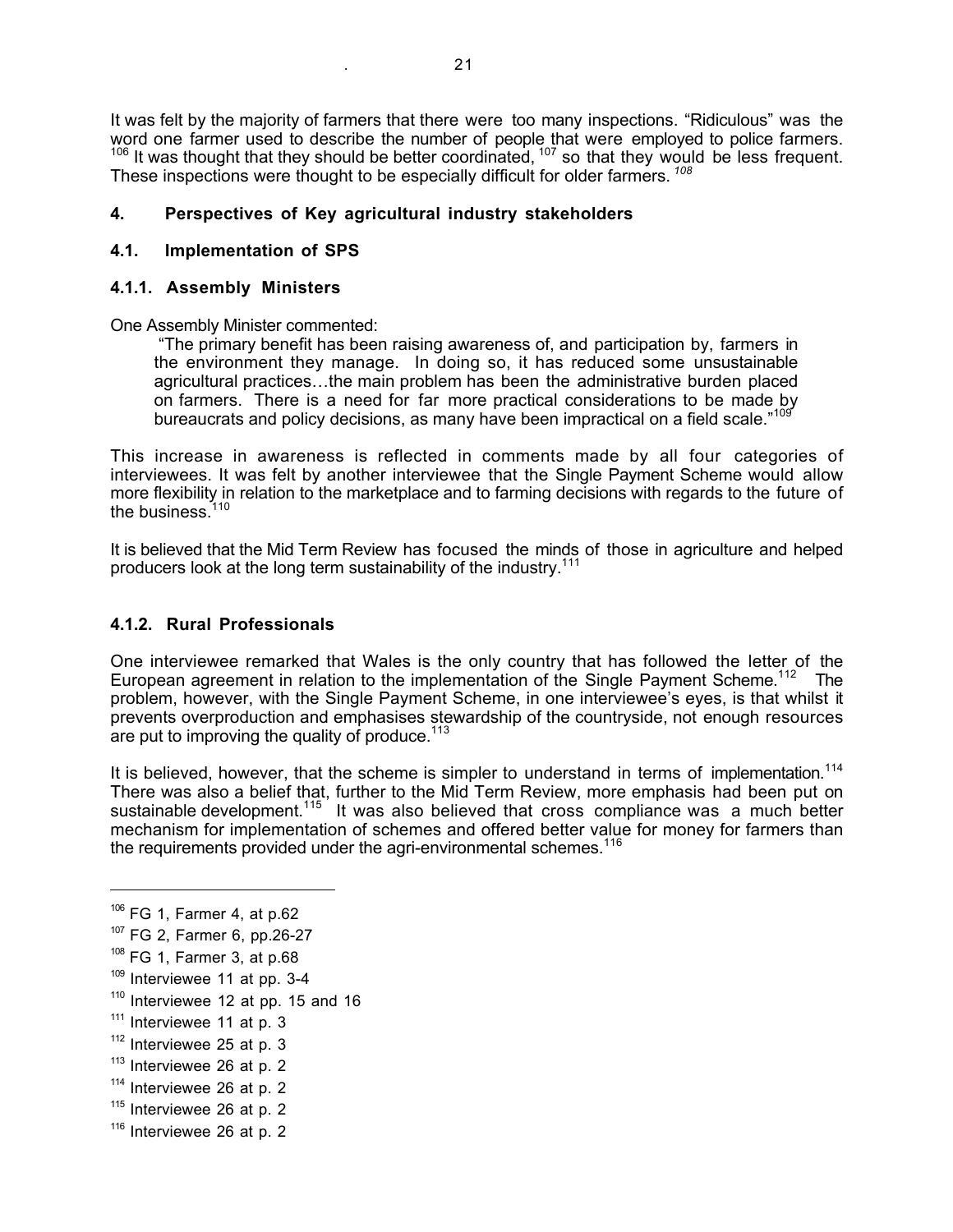The problem that they had incurred as a result of the Single Payment Scheme was that it had increased their workload<sup>117</sup> and, predominantly, this increased workload was as a result of increased paperwork and requirements, for example, health and safety requirements, etc.<sup>118</sup> The same interviewee felt that the burden fell upon farmers in relation to this additional paperwork and that farmers took on more of this burden than the rural professionals.<sup>119</sup>

The benefits that were identified were that farmers kept less stock and that this was of advantage to the wellbeing of the remaining stock on the farms.120 Furthermore, it was identified that the cross compliance rules had led to less rubbish and waste being left on fields making the countryside tidier.<sup>121</sup>

### **4.1.3. Policy Advisers**

On the whole interviewees were positive about the implementation of the SPS.<sup>122</sup> Interviewees identified the fact that the SPS is vital to farmers in Wales given that it provides much needed financial support for the agricultural industry.<sup>123</sup>

Interviewees believe that the historical approach adopted in Wales with regard to the establishment of entitlements under the SPS was appropriate to the needs of the agricultural industry in Wales. $124$ 

Farmers have always adhered to the cross compliance requirements although they were not formally required to do so before.<sup>125</sup> It is important however for farmers to be educated in the reasons behind the cross compliance requirements and to provide them with information to assist them to understand what it entails.<sup>126</sup> Cross compliance was also regarded as a way of increasing awareness among farmers of environmental issues.<sup>127</sup> Furthermore, it is believed that "cross compliance reduces the negative environmental impacts of agriculture so also increases sustainable development."<sup>128</sup> The delivery of environmental goods through the cross compliance requirements is regarded as one of the main advantages of the SPS. <sup>129</sup>

However, several interviewees put forward the view that the SPS was "fundamentally unsustainable" because financial support for the farming sector could not continue indefinitely.<sup>130</sup> One interviewee stated

"[I] think fundamentally the single payment scheme is not sustainable, because it can't be sustainable, because it's not going to last…we're in the situation now where effectively no one can come into the industry"<sup>131</sup>

 $117$  Interviewee 24 at p. 3

 $118$  Interviewee 24 at p. 21

 $119$  Interviewee 24 at p. 21

 $120$  Interviewee 24 at p. 8

 $121$  Interviewee 24 at p. 10

 $122$  Interviewee 5 at p.5

 $123$  Interviewee 1 at p.4

 $124$  Interviewee 1at p.4; Interviewee 3 at p.9; Interviewee 5 at p.6

 $125$  Interviewee 1at p.10

<sup>&</sup>lt;sup>126</sup> Interviewee 2 at p.3

 $127$  Interviewee 7 at p.4; Interviewee 8 at p.5

 $128$  Interviewee 4 at p.6

 $129$  Interviewee 4 at p.7; Interviewee 7 at p.3

<sup>&</sup>lt;sup>130</sup> Interviewee 6 at p.8

 $131$  Interviewee 3 at p.9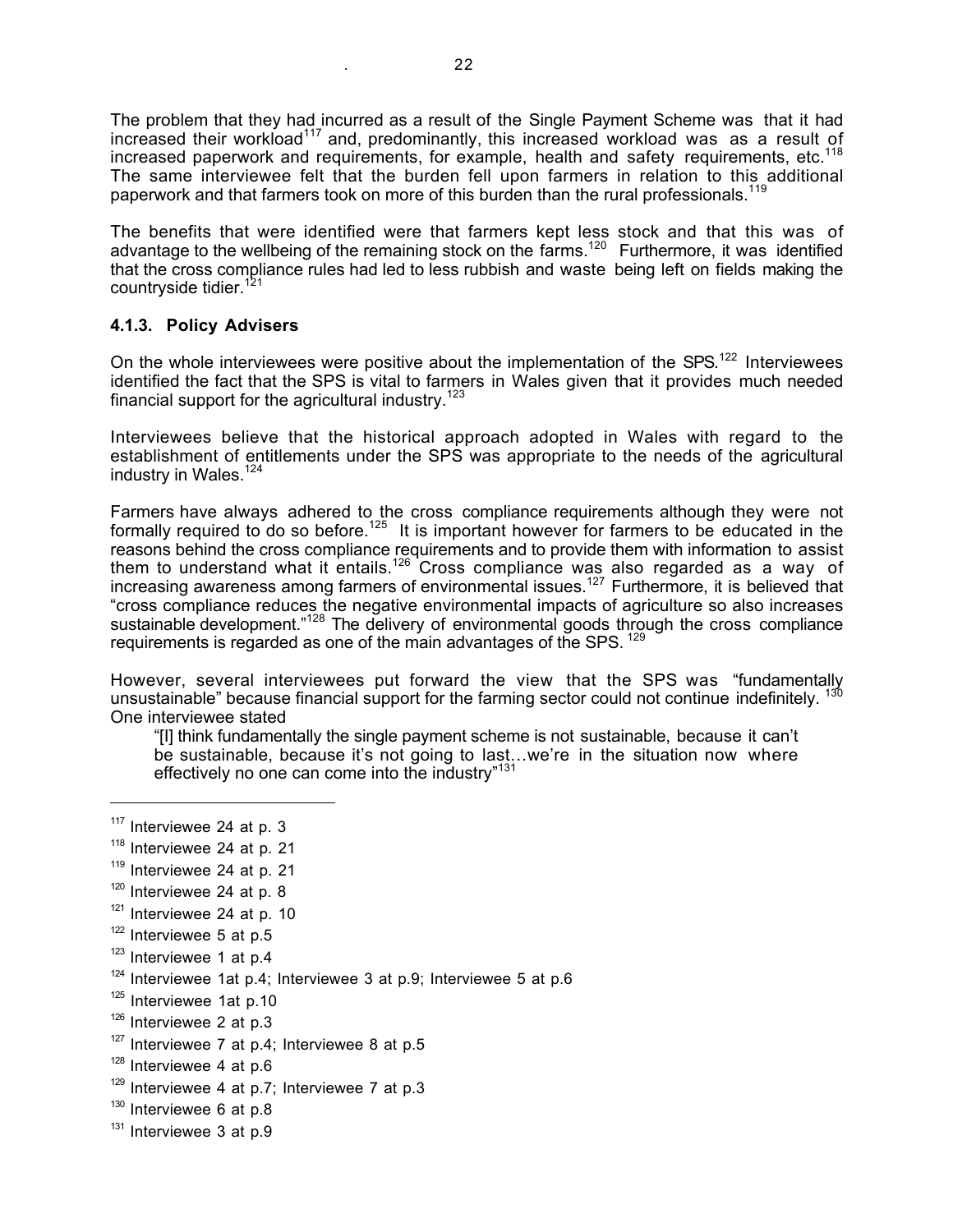The disadvantages of the SPS identified were the increased paperwork despite claims that the SPS would be simpler<sup>132</sup>, the increased administrative burden,  $133$  the lack of sufficient funding<sup>134</sup> and also the inflexibility of interpretation when discussing establishment of entitlements.<sup>135</sup> The example provided for this was that consideration was not given for the effect a farmer's illness with cancer for 3 years had had on a farming business in terms of establishing his SPS entitlement. Similarly the effects of foot and mouth on some farming businesses had not been fully recognized.<sup>136</sup> A further problem identified was the lack of measuring and monitoring the environmental impacts of the SPS.<sup>137</sup>

## **4.1.4. Field Officers**

Implementation of the CAP in Wales is not something which is of direct concern to the every day work of a field officer. There was agreement between the field officers questioned that the historical basis had been the most appropriate for determining the SPS entitlements in Wales.<sup>138</sup> However, the way that the Assembly has dealt with the establishment of entitlements especially in relation to farmers who for personal circumstances, had not been able to establish entitlements which were a fair reflection of the their farming enterprise in the years 2000-2002.<sup>139</sup> This it is believed showed a lack of flexibility by the Assembly when interpreting the European Regulations on establishing entitlements which provided five examples of what could be regarded as exceptional circumstances. These were interpreted by the Assembly as an exhaustive list when in fact they were only examples to be considered.  $140$  The Appeals procedure in relation to the SPS has been limited as to what it will actually allow farmers to do and this has been criticized.<sup>141</sup>

It is too early to comment on the effects of the SPS according to one interviewee.  $142$  Farmers always require time to become accustomed to any new scheme.<sup>1</sup>

Many problems were identified with the SPS. The SPS has increased the administrative burden of the farm business.<sup>144</sup> A further problem was transferring land and SPS entitlements.<sup>145</sup> Also, the increased paperwork brought by the SPS was mentioned. <sup>146</sup>

One interviewee commented that farmers were much more willing to discuss environmental issues now than in the past.<sup>147</sup> A balancing act must be maintained between ensuring the quality of soil, air and water whilst at the same time allowing farmers to continue running an

- $133$  Interviewee 4 at p.8
- $134$  Interviewee 4 at p.8
- $135$  Interviewee 5 at p.7
- $136$  Interviewee 5 at p.7
- $137$  Interviewee 4 at p.8
- $138$  Interviewee 13 at p. 4
- $139$  Interviewee 22 at p. 9
- $140$  Interviewee 22 at p. 10
- $141$  Interviewee 22 at p. 11
- $142$  Interviewee 17 at p. 9
- 
- $143$  Interviewee 19 at p. 4
- $144$  Interviewee 13 at p. 5
- $145$  Interviewee 13 at p. 9
- $146$  Interviewee 23 at p. 3
- $147$  Interviewee 17 at p. 7

 $132$  Interviewee 1 at p.5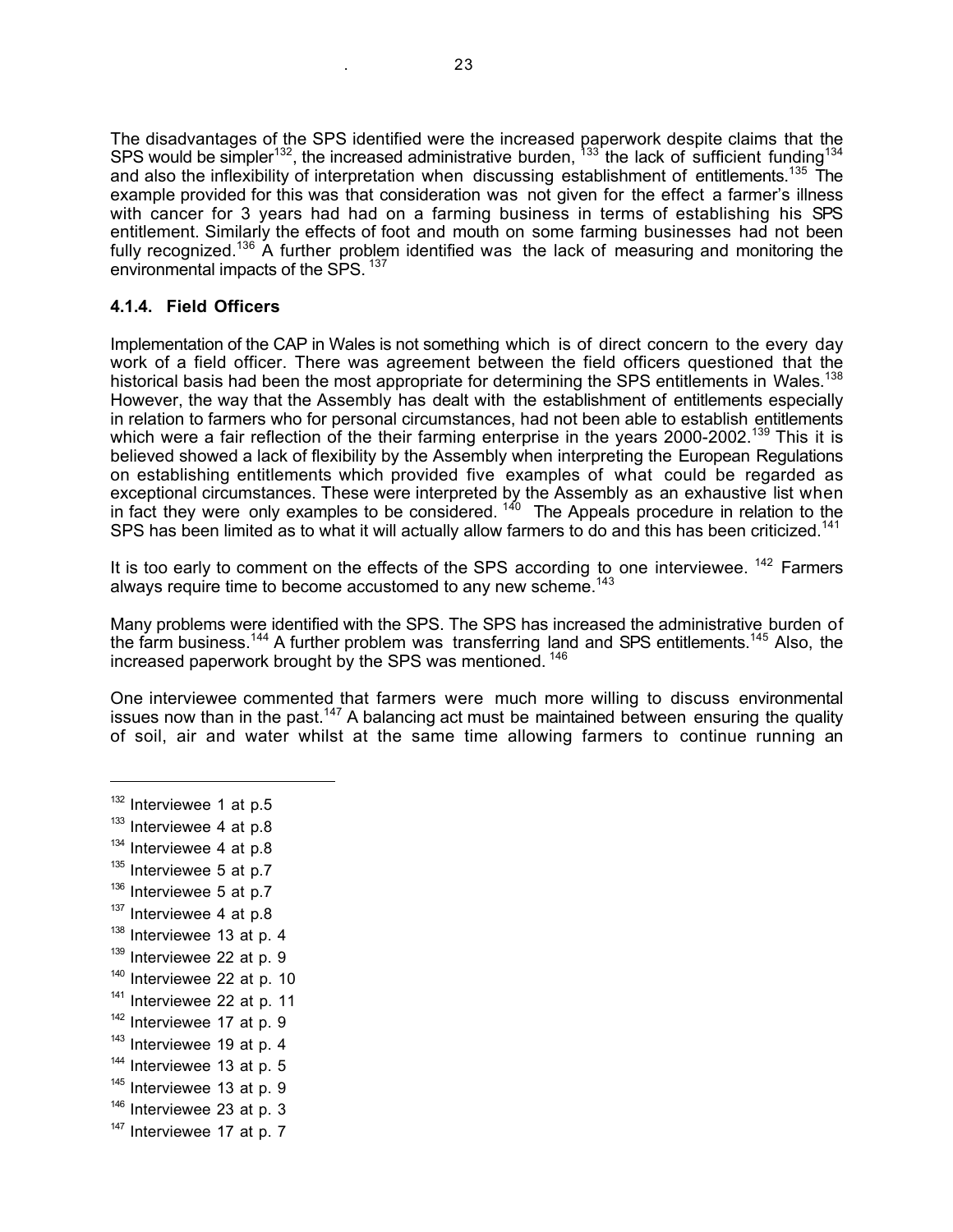economically viable farming operation.<sup>148</sup> One interviewee commented that "cross compliance has got a fairly narrow remit from our perspective."<sup>149</sup> This shows that some organizations involved in the implementation and enforcement of the SPS do not feel that it has gone far enough to ensure environmental goods are achieved. This is also reinforced by the fact that the cross compliance rules "are fairly simple and pragmatic and most people are already doing them".<sup>150</sup>

Despite this, some farmers have had problems with understanding the cross compliance requirements and it is felt that the Farm Liaison Service has been advantageous in being able to provide independent advice for farmers who often are not "very good at approaching people for help sometimes".<sup>151</sup>

## **4.2. Enforcement of SPS**

## **4.2.1. Assembly Ministers**

It was stressed by one interviewee how important it was that enforcement was carried out properly, given that it would be unfair for a farmer to sign an agreement and then to not keep to that agreement when they were in receipt of financial aid for carrying out certain works.<sup>152</sup> However, it was acknowledged by one Assembly Minister that only a short amount of time was allowed for scrutiny of enforcement issues and that this did not allow for discussion in sufficient depth. Furthermore, another Assembly Minister acknowledged that they had not really contemplated the detail of enforcement measures in relation to environmental schemes.<sup>153</sup>

## **4.2.2. Rural Professionals**

It was felt that cross compliance rules were easy to understand making enforcement manageable and that cross compliance is an effective mechanism for providing rules and guidance for enforcement. However, this was contextualised in relation to the fact that farmers should always have a clear indication of the reasons why they were being penalised under the cross compliance regime and that they should not be penalised for reasons which were beyond their control.<sup>154</sup> One rural professional commented that he felt like some kind of policeman<sup>155</sup> and that the requirements that needed to be continued to be enforced slowed down the work that was to be carried out on the process as a whole.<sup>156</sup>

### **4.2.3. Policy advisers**

One of the main themes that arose out of discussions with policy advisers on enforcement was the need for a coordinated approach. It was suggested that the agencies involved in enforcing the legal framework in Wales should be in constant dialogue with regard to the inspections that they had or were going to carry out and that information should be shared between them.<sup>157</sup>

 $\overline{a}$ 

 $156$  Interviewee 24 at p. 13

 $148$  Interviewee 23 at p. 3

 $149$  Interviewee 14 at p. 5

 $150$  Interviewee 21 at p. 11

 $151$  Interviewee 21 at p. 12

 $152$  Interviewee 12 at p.28

 $153$  Interviewee 12 at p.27

 $154$  Interviewee 26 at p. 2

 $155$  Interviewee 24 at p. 10

<sup>&</sup>lt;sup>157</sup> Interviewee 1 at p.8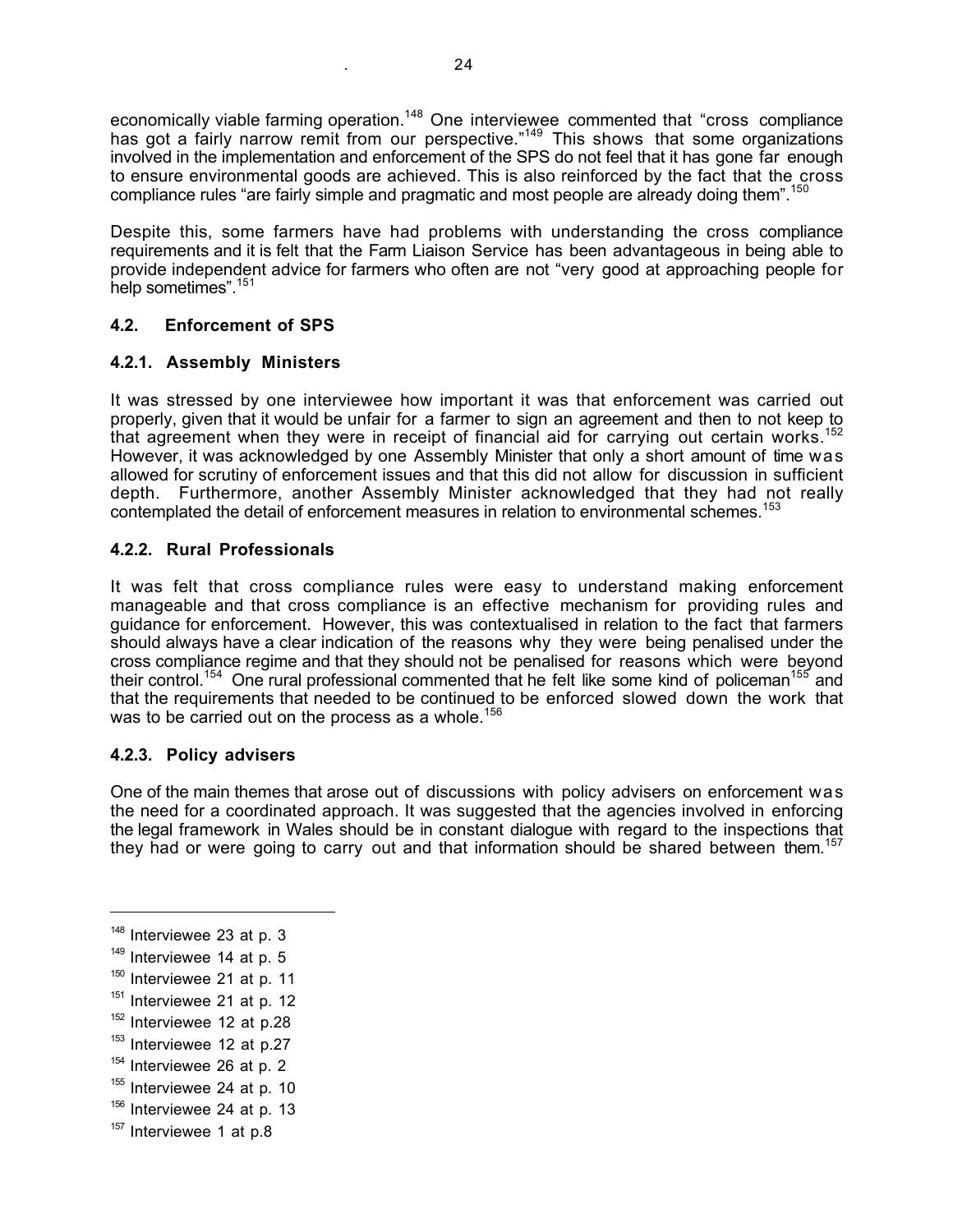There was also a recommendation that there should be one database of all the information held on each farm, access for which should be shared between the various bodies.<sup>158</sup>

It was suggested that a more informal approach to enforcement is sometimes preferable and that this could be done by raising a farmer's awareness of an issue.<sup>159</sup> Explaining the purpose behind regulations to farmers and establishing a relationship with them in relation to environmental farm management was successful.<sup>160</sup> One interviewee informed

"one of the problems we have with cross compliance is that there are some difficulties in the way the Commission has set up the rules, so we can't necessarily give that advice, we have to report it as a breach."<sup>161</sup>

There is therefore a need for more flexibility within the current enforcement mechanisms. This is advocated as a 'commonsense approach<sup>'162</sup> which mirrors the suggestion put forward by farmers in the focus group data in the previous chapter. Although it was acknowledged that there was also a need for a regulatory approach to support this.<sup>163</sup> This reinforces the need for a coordinated approach to inspections and enforcement as a whole.

The inclusion of the Statutory Management Requirements within cross compliance has allowed the enforcement of existing environmental law to be reinforced.<sup>164</sup> One interviewee commented

"it's good in the sense that it means people take some of these pieces of legislation seriously, which in the past they didn't, and some of the fines we'd got were quite paltry."<sup>16</sup>

Furthermore, it was suggested that a lead in period before the implementation of legislation was advisable because it allows time for enforcement officers and farmers to become acquainted with the legislation and its requirements before it comes into force and make any necessary amendments to farming practices.<sup>166</sup>

One interviewee informed the researcher that although the reform of the CAP is about simplification and making it simpler for the farmer it was anything but simple for those involved in the administration of the legislation given that there is so much paperwork to complete and various agencies to consider.<sup>167</sup>

The interviewees identified various problems with the enforcement mechanisms in place. First, the timing of visits. <sup>168</sup> Consideration needed to be given to the most convenient time for the farmer to gather animals for inspection or to have inspectors visit. For example, having inspectors visit during hay making was unacceptable.

Second, over-regulation. The inclusion of Statutory Management Requirements within the SPS cross compliance requirements has led to over-regulation of these issues in that farmers can be

<sup>&</sup>lt;sup>158</sup> Interviewee 1 at p.9

 $159$  Interviewee 2 at p.5

 $160$  Interviewee 8 at p.4; Interviewee 8 at p.5

 $161$  Interviewee 7 at p.5

<sup>&</sup>lt;sup>162</sup> Interviewee 3 at p.7

 $163$  Interviewee 2 at p.5

 $164$  Interviewee 6 at p.9

<sup>&</sup>lt;sup>165</sup> Interviewee 7, p.6

<sup>&</sup>lt;sup>166</sup> Interviewee 8, p.10

 $167$  Interviewee 9, p.20-21

 $168$  Interviewee 1 at p.9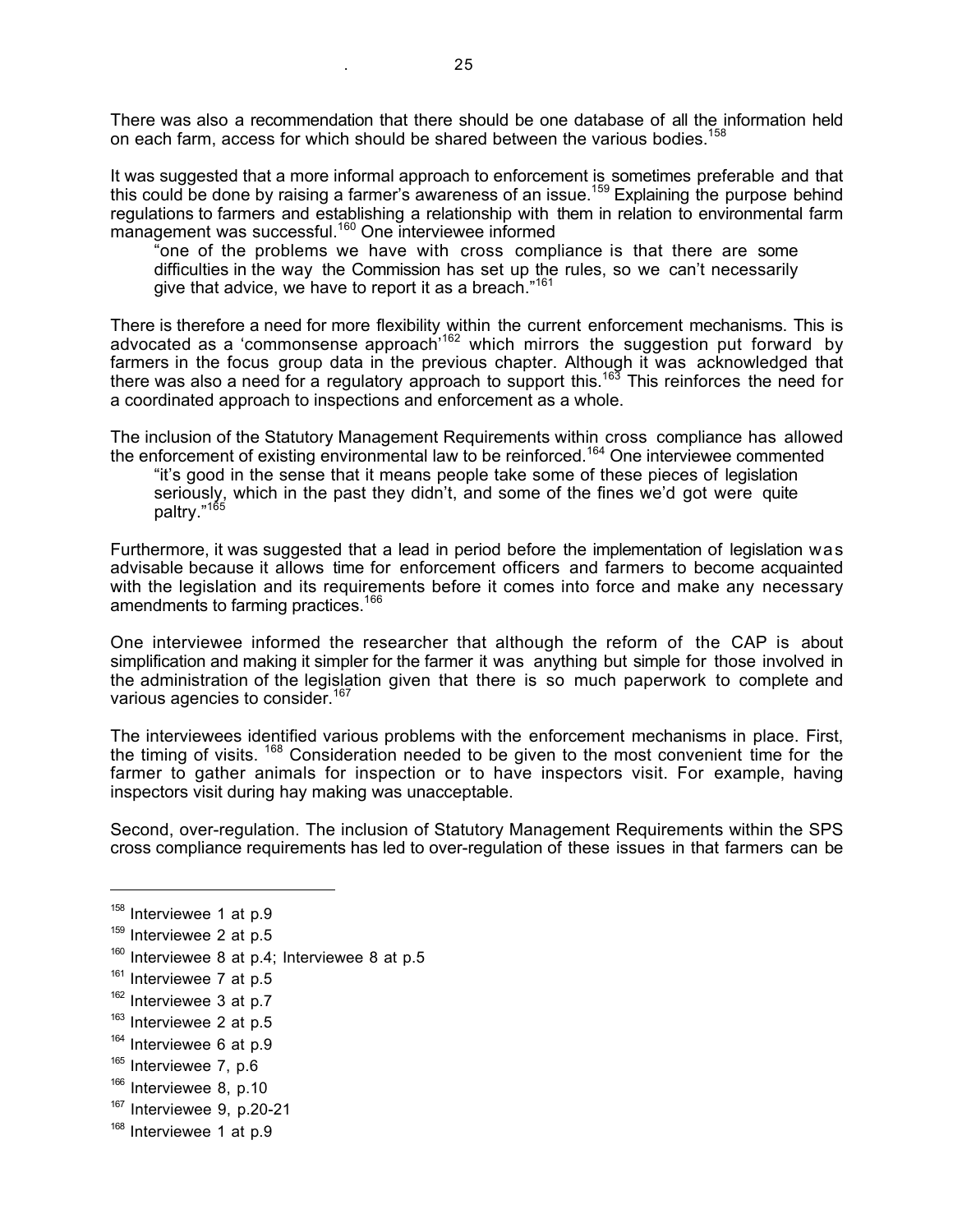penalized twice for the same breach.<sup>169</sup> One interviewee suggested that over-regulation can lead to farmers putting "their heads in the sand"<sup>170</sup> and ignoring regulations completely. This therefore leads to the loss of control by enforcement agencies. <sup>171</sup>

Third, one of the major problems with enforcement that was identified was the issue of differing interpretation of the rules. $172$  As stated by one interviewee

"I think most farmers would acknowledge what they would regard as a breach… there are lots of different inspections… That's something that needs to be consolidated."<sup>173</sup>

Furthermore, another interviewee stated

"so you have different interpretations between farmers, different interpretations between inspectors, different interpretations between county divisional offices as well, which causes some problems….to a hill farm in Wales…the rules are there to tackle problems in intensive agricultural systems…applying rules across the EU… huge varieties of systems."<sup>174</sup>

Fourth, impractically of requirements. For example one interviewee informed

"to anyone who knows anything about farming, moving [?] feeders is just silly, because you're just doubling the mess"<sup>175</sup>

when discussing the good agricultural and environmental condition requirements in relation to soil.

#### One concerned interviewee stated

"[I]t's getting too onerous on us to try and deliver it, and where we get concerned is that if the European auditors come over and criticise us in terms of the way we've done it, they can potentially take European money away from us, disallow what we've spent." $176$ 

### **4.2.4. Field Officers**

Different interpretations of the SPS rules across European countries is regarded as unfair. <sup>177</sup> Furthermore some of the cross compliance rules were regarded as impractical e.g. the dates during which farmers are allowed to cut hedgerows.<sup>178</sup> Problems with enforcement identified were the passport regime which is often badly administrated and does not allow for the practicalities of farming,<sup>179</sup> the sheep tagging rules were problematic<sup>180</sup> and making sure visits occur at convenient times for the farmers.

 $169$  Interviewee 3 at pp.6-7; Interviewee 7 at p.6

 $170$  Interviewee 3 at pp.6-7

 $171$  Interviewee 3 at p.8

 $172$  Interviewee 5 at p.11

 $173$  Interviewee 5 at p.13

<sup>&</sup>lt;sup>174</sup> Interviewee 5 at p.12

 $175$  Interviewee 5 at p.13

 $176$  Interviewee 9 at p.21

<sup>&</sup>lt;sup>177</sup> Interviewee 22 at p. 11

 $178$  Interviewee 22 at p. 11

 $179$  Interviewee 22 at p. 11

 $180$  Interviewee 22 at p. 12

 $181$  Interviewee 22 at p. 12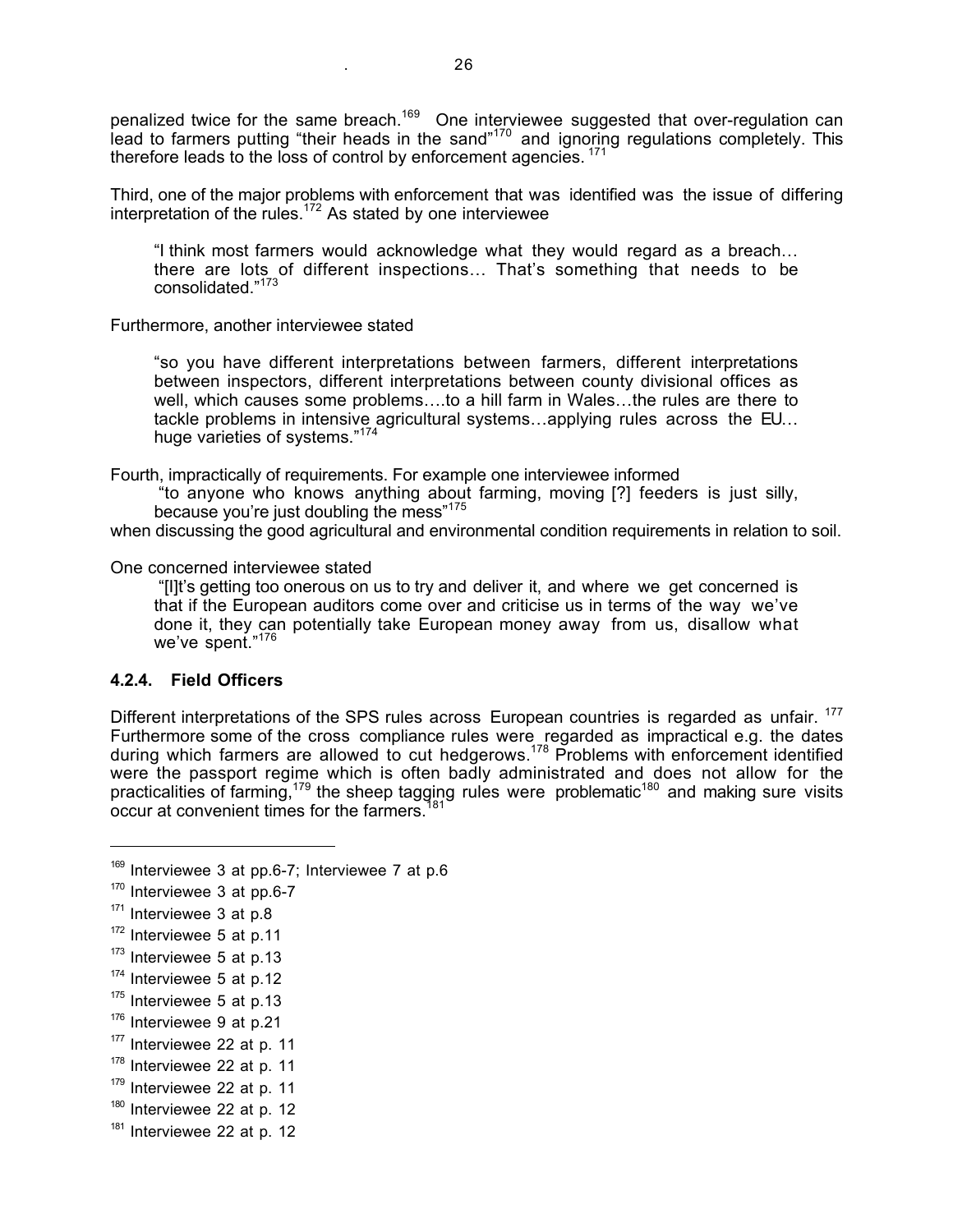A further problem that was noted was the involvement of an extensive array of inspection agencies.<sup>182</sup> Indeed, simplification of the enforcement mechanisms was advocated.<sup>183</sup> Field officers are required to refer any issues which they become aware of during an inspection to the relevant agency or body that deals with that type of breach. <sup>184 185</sup>As a result, one interviewee stated that she had carried out more inspections in the first year of implementation of the SPS.<sup>186</sup>

The booklets provided to farmers are often insufficient to explain the detail of the rules and regulations that they must follow.<sup>187</sup> One interviewee noted that he tried to be as understanding as possible when discussing issues with farmers because very often they had not been able to understand the detail of the rules.<sup>188</sup>

One interviewee stated that they tried to use common sense when carrying out inspections.<sup>189</sup> Inspectors are provided with guidelines as to how to assess any breaches which they come across.<sup>190</sup>

Field officers also carry out an advisory role<sup>191</sup> which includes raising awareness of environmental issues with farmers.<sup>192</sup> This is regarded as being an important part of their work. However, one interviewee pointed out that "[Y]ou're always going to get the odd person that's like, "I've been farming this way for 50 years and I'm never going to change."<sup>193</sup> This shows that farmers can be inflexible to change.

The penalties which farmers are subjected to if a breach of the SPS is discovered is thought by one interviewee to be disproportional to the breaches that occur.<sup>194</sup> He informs that there is a need for more flexibility with regard to the application of the rules and also for farmer to be provided with an opportunity to remedy any breaches found.<sup>195</sup> Some problems cannot be remedied immediately.<sup>196</sup> Some farmers are selected randomly for inspections and some are selected according to risk.<sup>197</sup> Flexibility as to when farmers are required to carry out remedial works on their farms needed to bear in mind the constraints of the weather and that contractors are limited in the case of hedgerows to carry out their works to six months of the year.<sup>198</sup>

- $184$  Interviewee 14 at p. 7
- $185$  Interviewee 21 at p. 4
- $186$  Interviewee 14 at p. 7
- $187$  Interviewee 13 at p. 11
- $188$  Interviewee 14 at p. 4
- $189$  Interviewee 20 at p. 5
- $190$  Interviewee 20 at p. 6
- $191$  Interviewee 21 at p. 5
- $192$  Interviewee 21 at p.5
- $193$  Interviewee 21 at p. 6
- $194$  Interviewee 13 at pp. 4-5
- 
- $195$  Interviewee 21 at pp. 6-7
- $196$  Interviewee 21 at pp. 6-7
- $197$  Interviewee 21 at p. 8
- $198$  Interviewee 22 at p. 15

 $182$  Interviewee 22 at p. 15

 $183$  Interviewee 22 at p. 17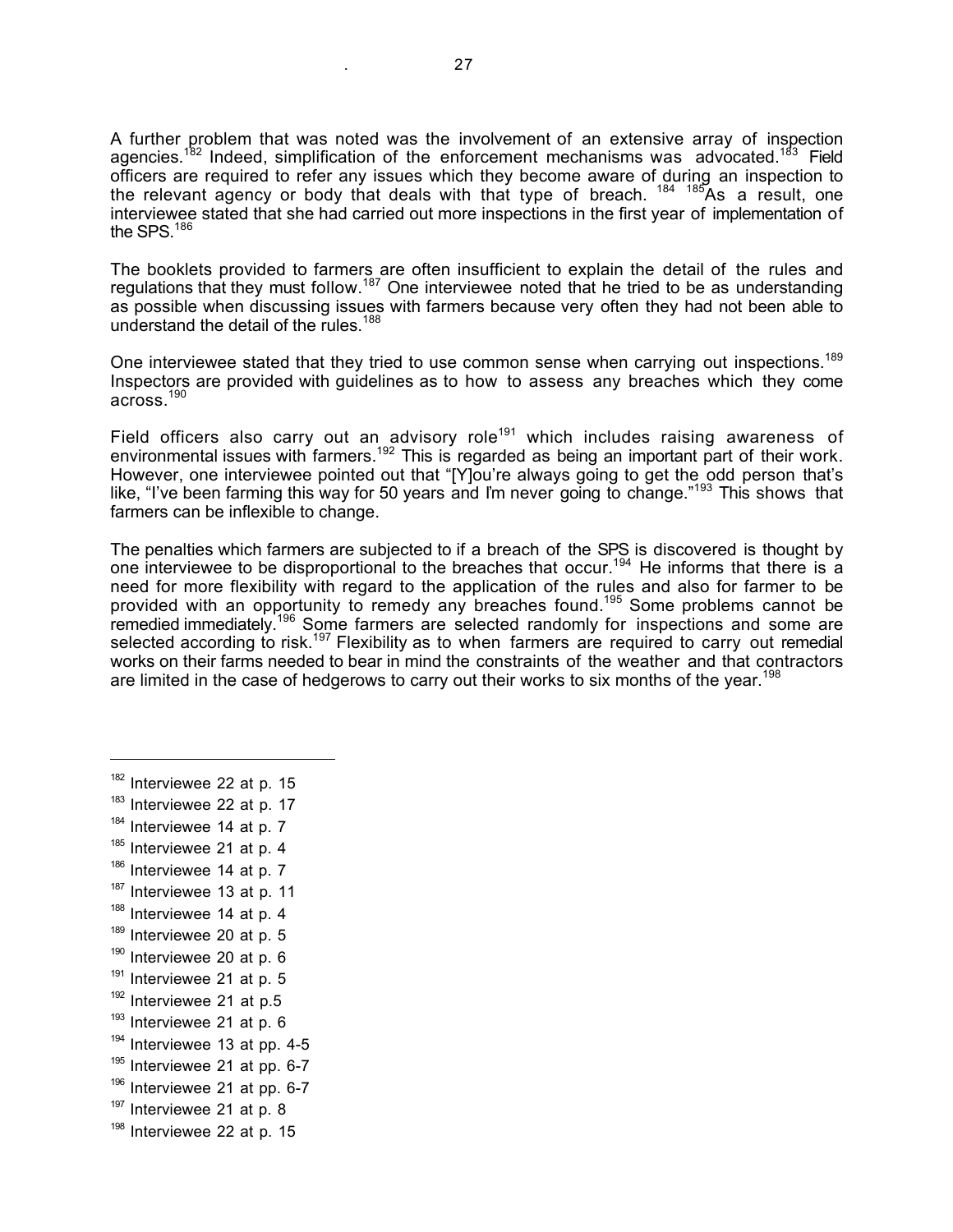One interviewee stated that farmers needed to accept that they must adhere to the cross compliance requirements and farmers need to make sure that their records are kept up to date at all times.<sup>199</sup>

. 28

## **5. Conclusions**

In the past, schemes providing financial aid for farmers in Wales have been varied and linked to the type of product a farmer produced. Administrating these was difficult, which consequently led to problems with monitoring and ensuring their enforcement. After the Mid Term Review and the implementation of the Single Payment Scheme, it was hoped that having one main scheme would make administration easier for both the implementation and enforcement bodies and farmers alike. However, it is clear from the discussions held with farmers and members of the implementation and enforcement community in Wales that simplification has not been achieved by these reforms to the legal framework. The Single Payment Scheme is still burdensome on those who are required to adhere to it because of the associated paperwork. Whether this restructure is true only in the short term is something that would have to be investigated by further research.

Cross compliance now plays an integral role in the provision of financial support for farmers within the legal framework. Farmers recognise its importance as an essential requirement of the new Single Payment Scheme and are mindful of its effect on their day-to-day activities. Despite this, there is a considerable lack of clarity with regard to what it actually entails and a lot of discussion among farmers about what it means in reality. Although there are regulations which govern cross compliance, there is considerable scope for interpretation. The Farm Liaison Service and the Farmers' Unions play an important role in advising farmers of those requirements because it is difficult to ensure that all farmers are aware of the interpretations which are given. Farmers subjected to several inspections every year on their farms and at the marketplace, etc. Obviously, monitoring implementation of schemes and the standard of their adherence to the requirements is essential to ensure financial aid is justified. However, it is clear from the focus groups conducted with farmers and the interviews with members of the policy community in Wales that the inspections at present are not carried out in a coherent way. Perhaps better coordination could be arranged between the actors involved in such inspections and that this should be encouraged by the National Assembly for Wales. Indeed, some coordination is already taking place; however, this could be increased. This pertains to one of the main conclusions of this thesis, which is that sustainable development can only be achieved by the use of subsidiarity, where implementation and any problems are addressed at the jurisdictional level, because this proves to be most effective. This thesis has shown that farmers feel that policy makers and legislators do not always understand the day-to-day implications of the policies and laws that they create, and it is therefore argued that perhaps farmers should have a more direct involvement in the consultation process of policy formation. However, it is noted that this role is fulfilled indirectly by the unions in Wales, which represent the interests of farmers who are members.

It was startling to discover that the majority of respondents did not understand the changes made by the Mid Term Review to the CAP very well. When asked where farmers obtained their information, it was clear that word of mouth and the media had a large influence on what information they had in relation to changes to agricultural policy. It can therefore be concluded that programmes such as Ffermio and magazines such as Farmers Weekly are important as a source of information for farmers who perhaps do not have the time to engage more fully with the policies which are developing under the Common Agricultural Policy.

It is clear that farmers thought that the Single Farm Payment would compare favourably with the previous system of payments with regard to the time that they would incur under the Single Farm Payment regime to fill in forms, etc. and also with regard to how easy it would be to administer,

<sup>&</sup>lt;sup>199</sup> Interviewee 14 at p. 7